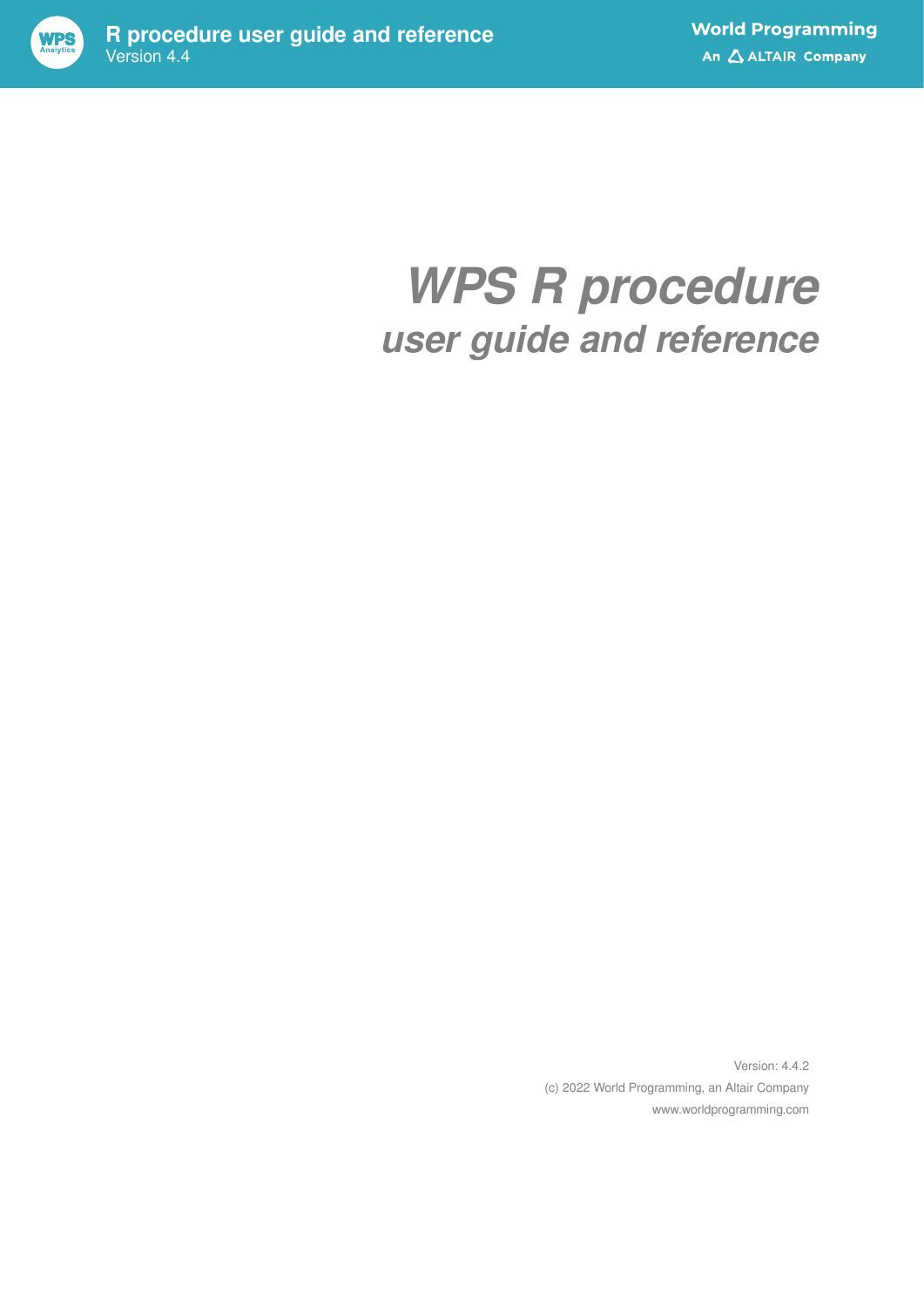

# **Contents**

| 24 |
|----|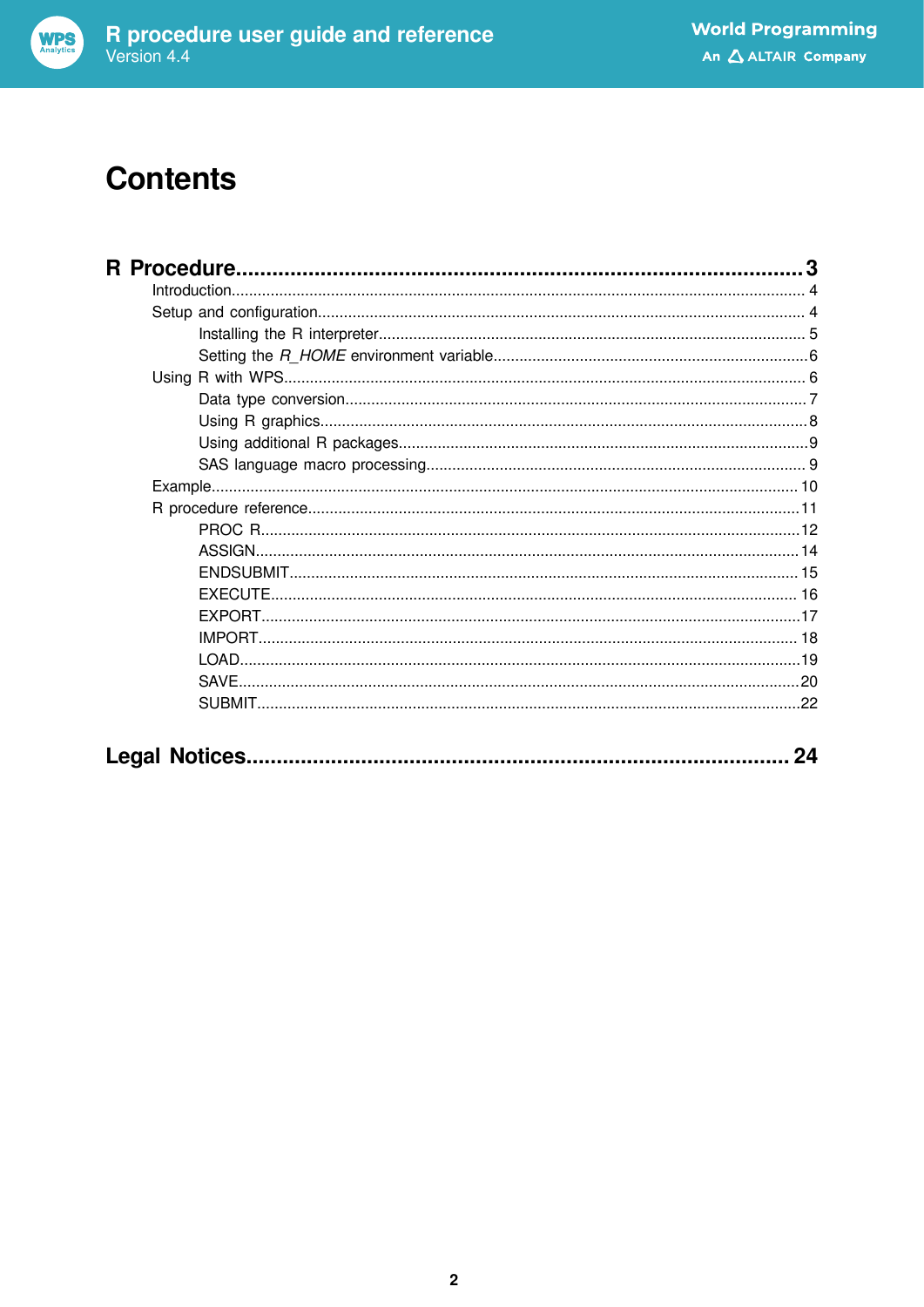

# <span id="page-2-0"></span>**R Procedure**

The R procedure enables WPS programs written in the SAS language to include code written in the R language.

Combing the R language and the SAS language enables the bulk of a data processing and analytics solution to be written in the industrial strength and high-performing SAS language, while also exploiting features present in the R language.

The following image shows how a SAS language program using the R procedure is processed.

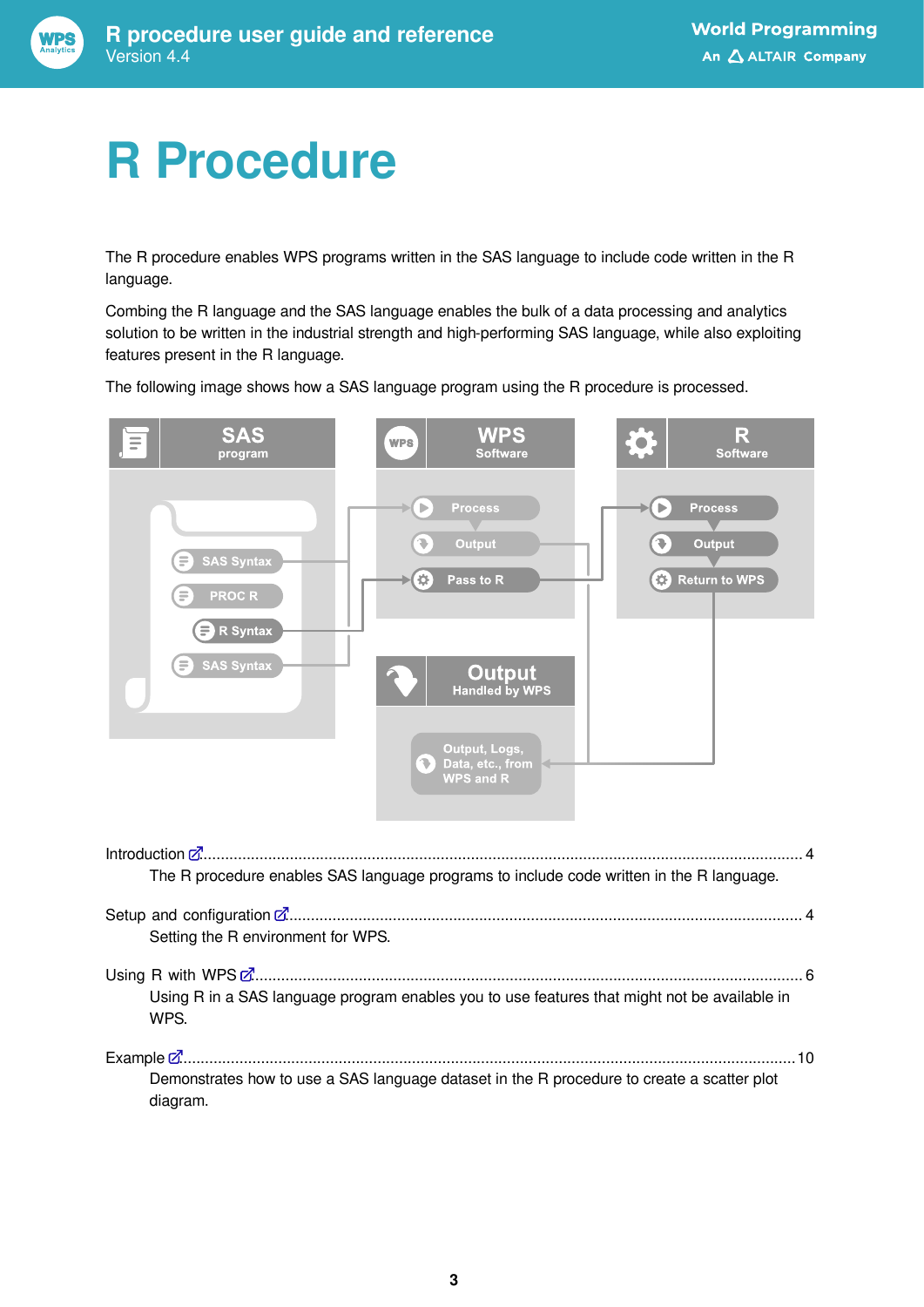

R procedure referenc[e](#page-10-0) .........................................................................................................................11 Describes the syntax and options for PROC R and its contained statements.

# <span id="page-3-0"></span>**Introduction**

The R procedure enables SAS language programs to include code written in the R language.

By combining R and the SAS language you can:

- Use the SAS language to bulk process and prepare data, and pass the processed data to R.
- Use R packages you have previously developed for data analysis.
- Use R data analysis packages or solutions that may not be available in the SAS language.

We recommend that programs are mainly coded in the language of SAS, using R where specialist statistics are required.

Data is passed between the SAS language and R language environments using the EXPORT statement. Once data has been transferred, that data is made available as a data. frame object to an R program. On completion of the R program data can, if required, be returned to the SAS language environment using the IMPORT statement.

# <span id="page-3-1"></span>**Setup and configuration**

Setting the R environment for WPS.

When using R with WPS:

- The 32-bit R interpreter is required for the 32-bit version of WPS, and the 64-bit R interpreter is required for the 64-bit version of WPS.
- You do not have to install extra modules, and there are no special licensing requirements to use the R procedure.

The R procedure can be used with R version 2.15.x and later, and is currently supported on Microsoft Windows, Linux-based systems, and macOS.

WPS software is not shipped with a copy of R. To use the R procedure, you need a separate installation of R.

Following R installation, set the *R\_HOME* environment variable to point to the folder containing either libr.dll on Windows platforms or libr.so on UNIX or Linux platforms.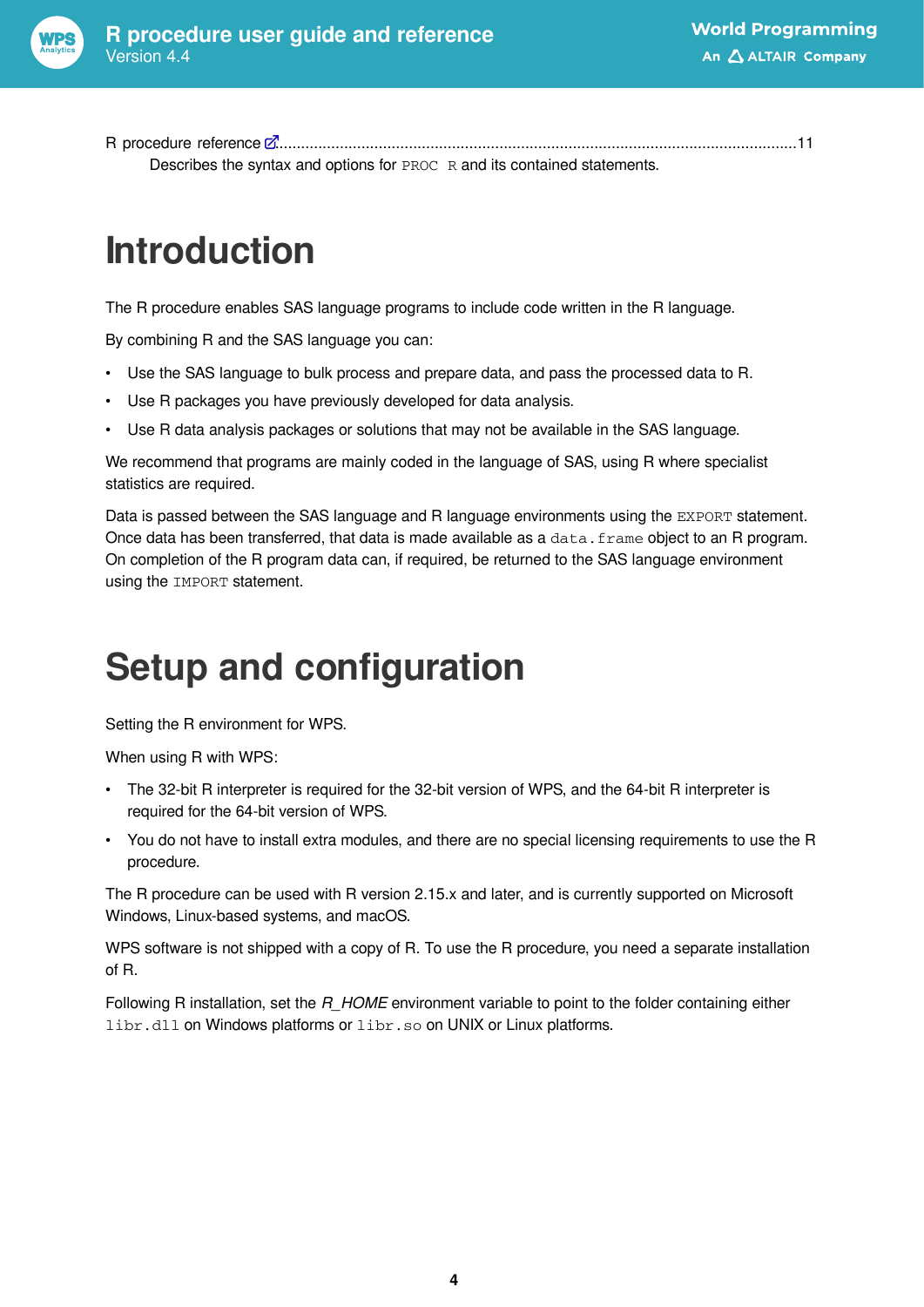

# <span id="page-4-0"></span>**Installing the R interpreter**

# **Windows platforms**

The Windows installer package can be downloaded from *https://www.r-project.org/* and includes both 32-bit and 64-bit versions of R. The same installer can be used for both 32-bit and 64-bit versions of the WPS software.

By default, the R installation saves the installation location in the Windows registry which is where WPS looks to identify the currently installed version. This is the version of R most recently installed, and no special configuration of WPS is required for WPS to locate it.

# **UNIX or Linux platforms**

WPS requires the shared R library  $\text{libr.s}$  to interact with the R interpreter. This library is not included with the R binary distribution for UNIX platforms by default. On UNIX or Linux platforms, you need to either build R from source to include the required shared library, or install R using your systems package management system.

To build from source code:

- **1.** You require a minimal set of pre-installed libraries before you can build R from source code. These are equivalent to the *build-essentials*package plus a JDK on Ubuntu.
- **2.** Download the R source code from *https://www.r-project.org/* and follow the instructions included with the download. Ensure you use the --enable-R-shlib option when running configure to build the libr.so shared library, for example:

./configure --enable-R-shlib --prefix=\$HOME/R

For more information, see the R documentation at *https://cran.r-project.org/*.

# **macOS platforms**

The binary distribution of R can be installed directly from the R project website.

To use R with WPS, the *R\_HOME* variable must to be set to point to the installation directory containing the libr.so shared library. The default setting is: /Library/Frameworks/Framework/ Resources. Because of the way applications are launched on macOS, it is not possible to set *R\_HOME* in a shell profile script.

To use a specific version of R, you can modify the setting appropriately, for example:  $/Library/$ Frameworks/Framework/Versions/3.0/Resources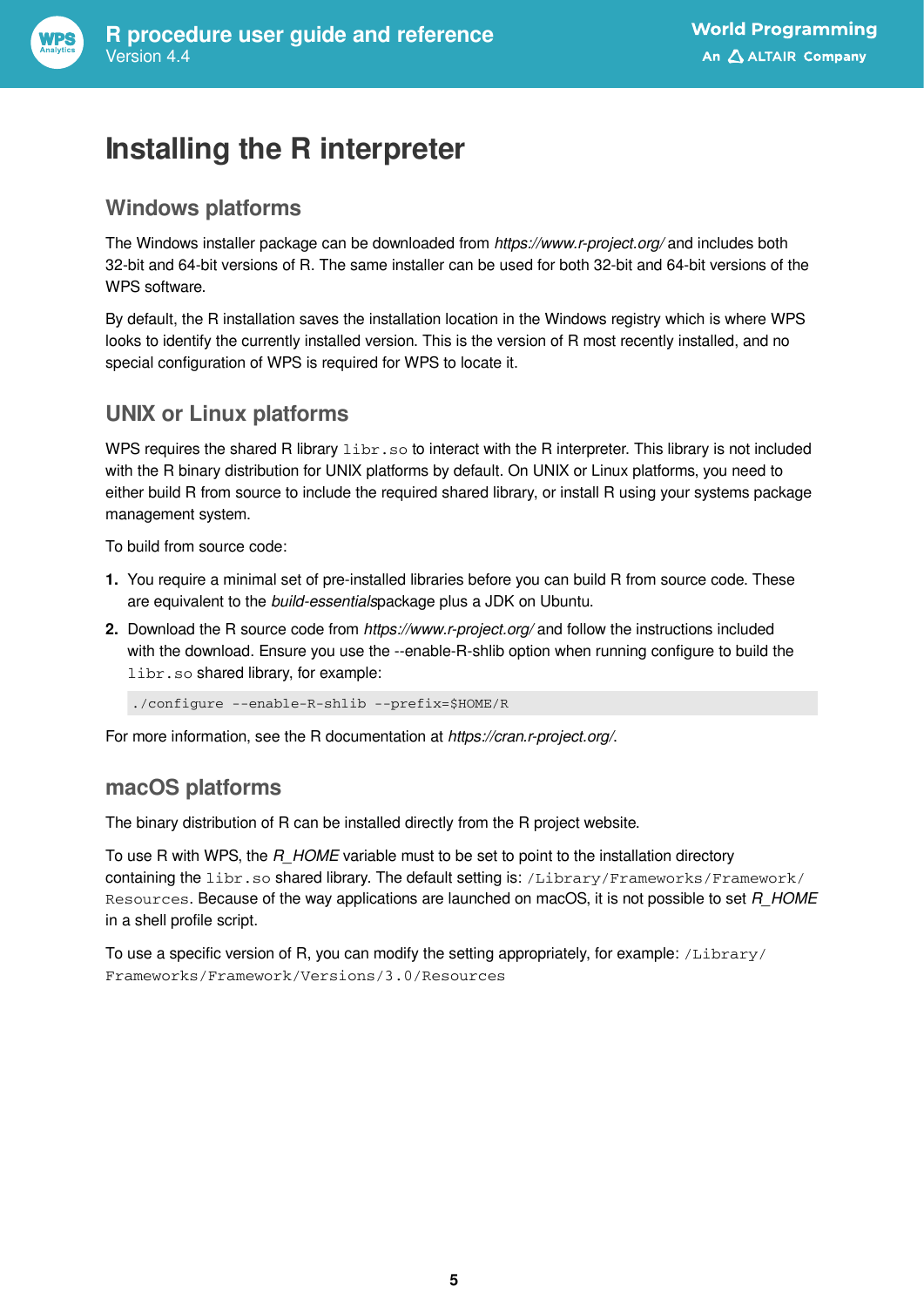

# <span id="page-5-0"></span>**Setting the** *R\_HOME* **environment variable**

To locate the installed version of R, the *R\_HOME* environment variable must be set.

On Windows platforms, the *R\_HOME* environment variable must point to the folder containing the libr.dll file. On UNIX or Linux platforms, the *R\_HOME* environment variable must point to the folder containing the libr.so file.

If you are running WPS with R on a Unix or Linux platform, set the *R\_HOME* variable to point to the folder containing libr.so.

If you have multiple installations of R, set R HOME variable as part of the SAS language program you run in WPS.

# **Set** *R\_HOME* **before running WPS**

The *R\_HOME* variable can be defined as a system variable, and used by all applications on your device that run R. It is not necessary to set the variable on the Windows platform if the default R installation location is used.

# **Set** *R\_HOME* **in a SAS language program**

The *R\_HOME* variable can be set in a SAS language program using the SET system option, for example:

OPTIONS SET = R\_HOME 'C:\Program Files\R\R-3.5.0';

This will set the *R\_HOME* environment variable for duration of the execution of the SAS language program.

# <span id="page-5-1"></span>**Using R with WPS**

Using R in a SAS language program enables you to use features that might not be available in WPS.

Installed R packages can be imported and used within the in-line R code using the library statement, for example:

```
PROC R;
   SUBMIT; 
     library(datasets) 
     data(iris) 
     summary(iris) 
     plot(iris)
   ENDSUBMIT;
RUN;
```
Each subsequent use of the R procedure in a SAS language program can use the same R environment. This means any global variables or imported packages used in an R procedure invocation are available to all subsequent R procedure invocations.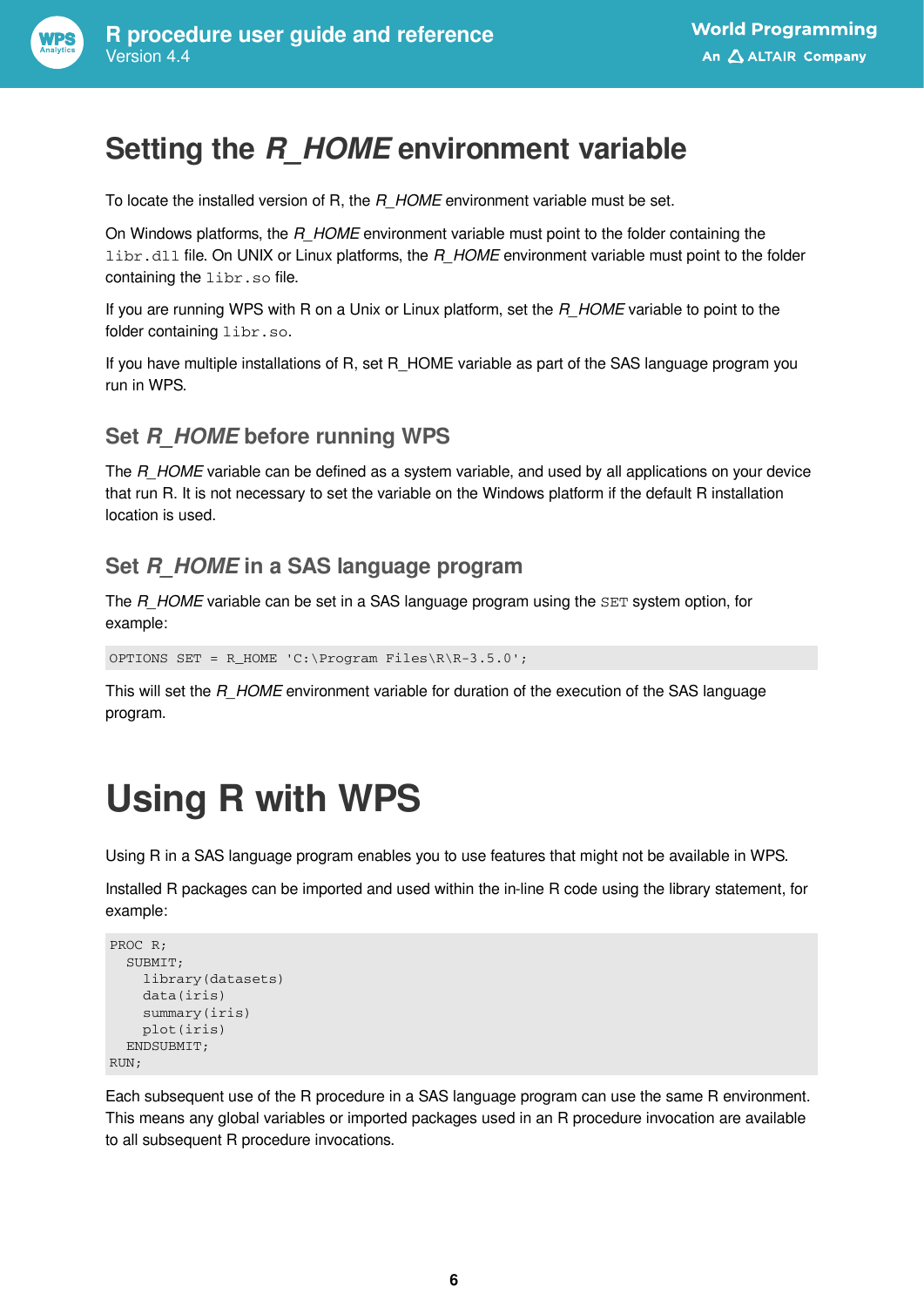

Each R procedure invocation can include multiple blocks of in-line R language code, and use a combination of in-line R language code, and R programs run using the EXECUTE statement.

# <span id="page-6-0"></span>**Data type conversion**

Describes the correspondence between SAS language formats and R data types.

When you write data to a data. frame using the R procedure EXPORT statement, formatted data is converted to an equivalent R data type. WPS has many formats that affect the output and display of data. Formats that only affect the layout of data output, such as adding currency symbols or comma separators, have no effect when writing data.

A data.frame is imported using the R procedure IMPORT statement. Any object that can be coerced into a data. frame using the as.data.frame R function is imported into the WPS dataset.

#### **Logical values**

Logical values are converted into numeric values in the WPS dataset. The values of vectors of type logical are converted as follows:

| <b>R</b> Value | <b>WPS Value</b> |
|----------------|------------------|
| TRUE           |                  |
| FALSE          |                  |

#### **Integer values**

The R language value NA, which is represented as the minimum integer value (-2147483648) is converted to a SAS language missing value.

#### **Real values**

There are three special real numeric values in the R language:

- NA (Not Available). Represents an absent value.
- NaN (Not a Number). Represents an undefined value, or a value that cannot be displayed, for example the result of zero divided by zero.
- Inf (Infinity). Represent positive and negative infinite values. For example the result of trying to divide any value by zero.

These values are converted from the R language representation to the SAS language representation as follows:

| <b>R</b> Value | <b>WPS Value</b>  |
|----------------|-------------------|
| ΝA             | . (missing value) |
| NaN            | . (missing value) |
| $+Tnf$         | . т               |
| $-Tn f$        | . М               |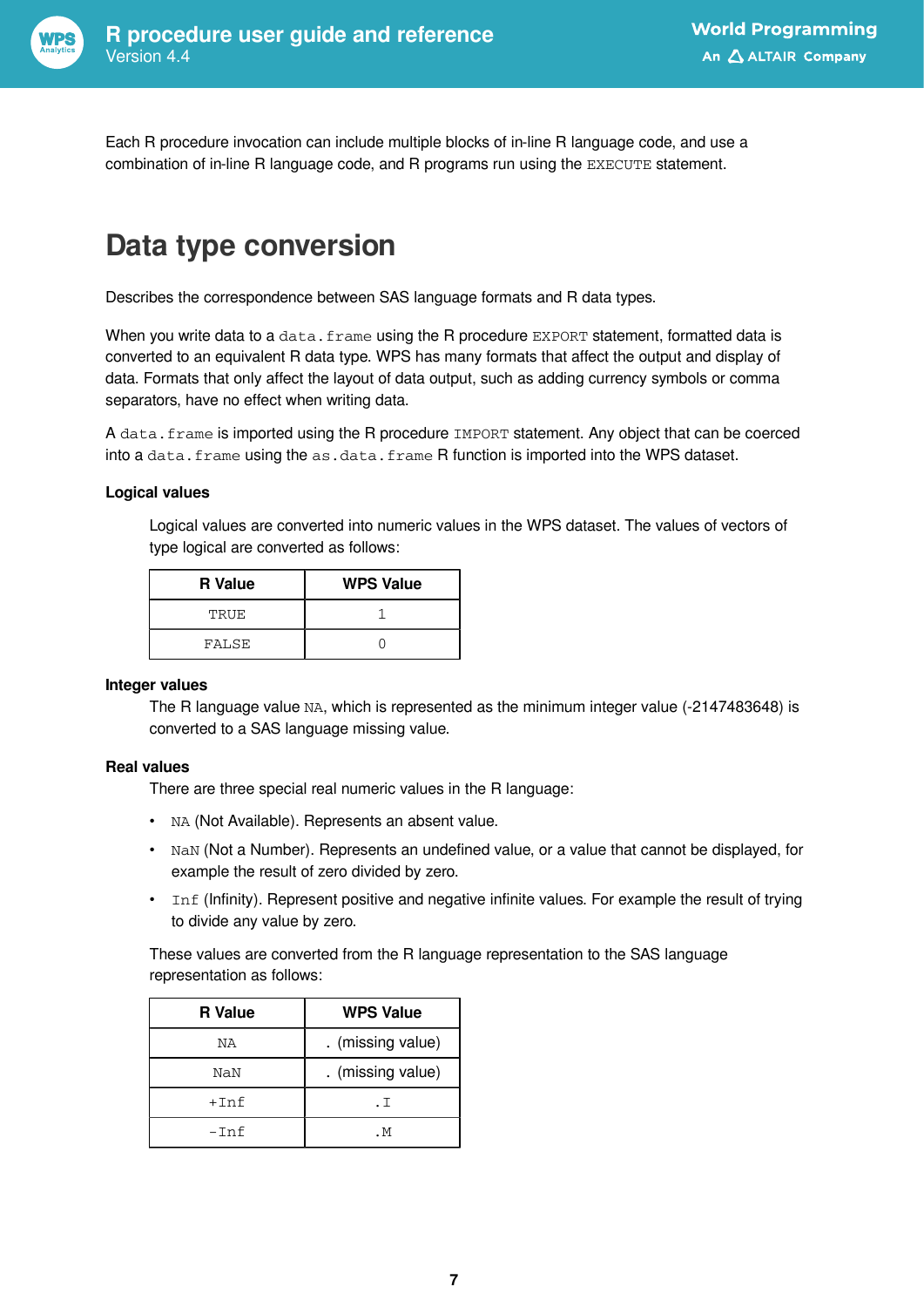

#### **Date values**

Integer or real variables in the R language that have a  $Date$  class are formatted as  $DATE9$ . when imported into WPS.

R language Date values represent a count of days from the Unix epoch of 1 January 1970 UTC. Imported variables are adjusted to take account of the SAS language epoch of 1 January 1960.

#### **Datetime values**

Real variables in the R language that have a POSIXct class are formatted as DATETIME19. when imported into WPS.

R language POSIXct values represent a count of seconds from the Unix epoch of 1 January 1970 UTC. Imported variables are adjusted to take account of the SAS language epoch of 1 January 1960 and also use the value specified in the GMTOFFSET option of the PROC R statement.

Real variables in the R language that have a  $t$  imes class are formatted as  $TIME8$ . when imported into WPS.

#### **Character values**

On import, WPS scans a character variable and assigns a format that is the length of the longest string Individual values in a character variable that are NA (Not Available) are converted to the SAS language missing character value ('').

#### **Factor values**

An R language *factor* is a form of integer variable, where the values index a list of categorical variables (the list is known as a level in the R language). When imported into WPS these are converted into character variables in the dataset. The variable is given a length equal to the longest string in the levels list.

# <span id="page-7-0"></span>**Using R graphics**

When launching an R session, WPS configures R so that any graphics generated with the default graphics device are captured and included in the WPS session's standard ODS HTML output.

The following program extends the previous example to include simple linear regression analysis and graphics.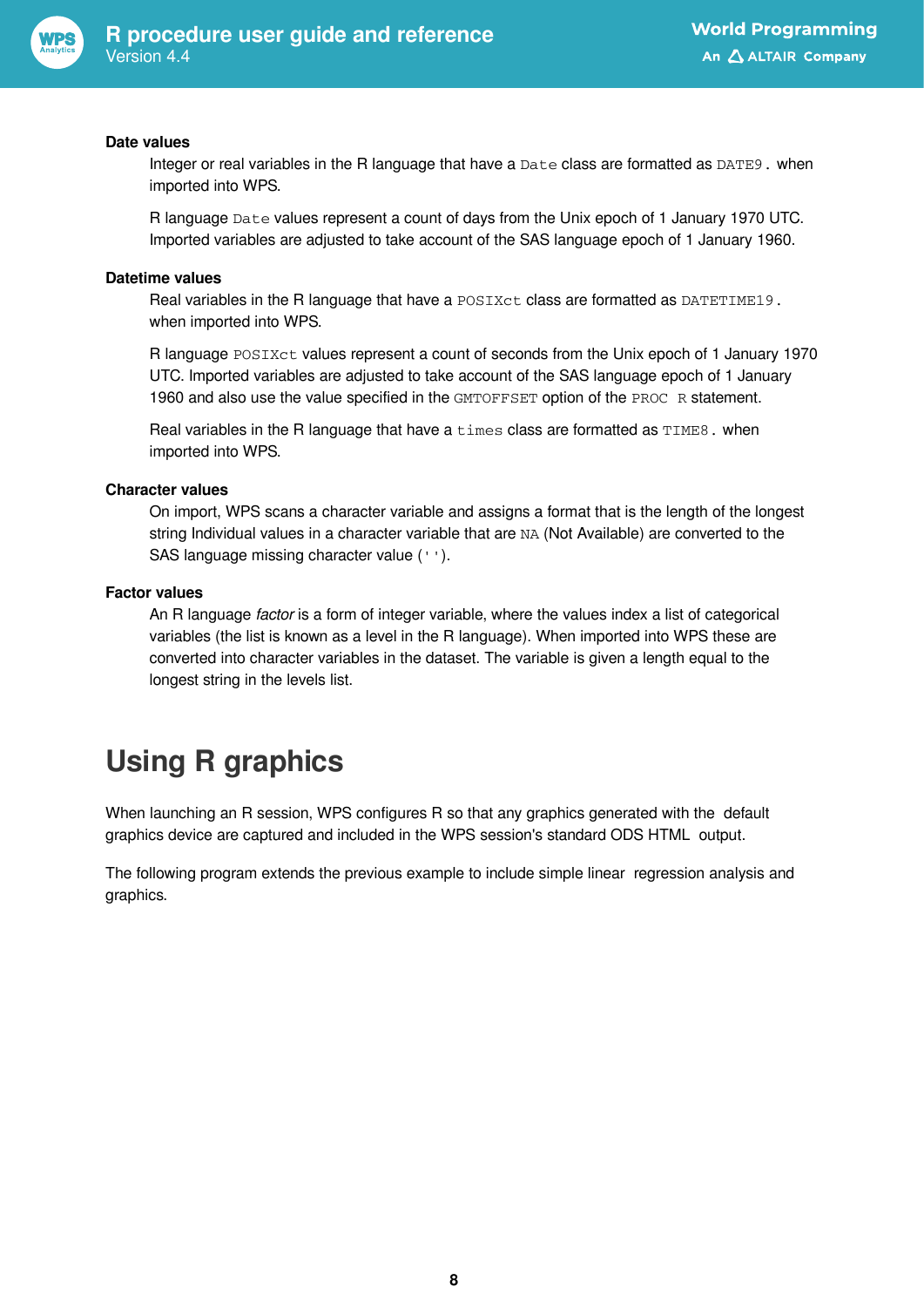

**1.** Create a new program file, paste the following code, and save the file:

```
data source;
   do x=1 to 10;
    y=ranuni(-1);
    output;
   end;
PROC R;
   export data=source;
   submit;
    model <- lm(source$y ~ source$x) 
     print(model)
    par(mfrow=c(2, 2)) plot(model)
endsubmit;
run;
```
**2.** Run the program by clicking on the toolbar **Run** icon, and examine the HTML output.

The output includes the printed R results together with a single graphic generated within the R session and routed into the WPS output.

```
Call:
lm(formula = source\{y \sim source\{x})
Coefficients:
(Intercept) source$x
 0.5344 0.0241
```
# <span id="page-8-0"></span>**Using additional R packages**

To use additional packages that are not included in your R installation, we recommend you install and check the basic operation of these packages in the interactive R environment. Installed packages can be used in an R program using the  $\text{library}$ () function.

An R environment launched by WPS inherits the environment variables from the WPS process. If third-party software is installed for use in R that requires, for example, additional entries in the *PATH* environment variable, Workbench must be restarted to register the changes.

# <span id="page-8-1"></span>**SAS language macro processing**

Using SAS language macros with in-line R programs.

When an in-line R program is run, the code between the SUBMIT and ENDSUBMIT statements is passed verbatim to the R interpreter. Macro processing is, therefore, suspended between the SUBMIT and ENDSUBMIT statements because:

• The R language uses the  $\&$  and  $\&$  characters as part of its syntax. Attempting to macro process the R source code might result in valid R syntax being misinterpreted as SAS language macro statements.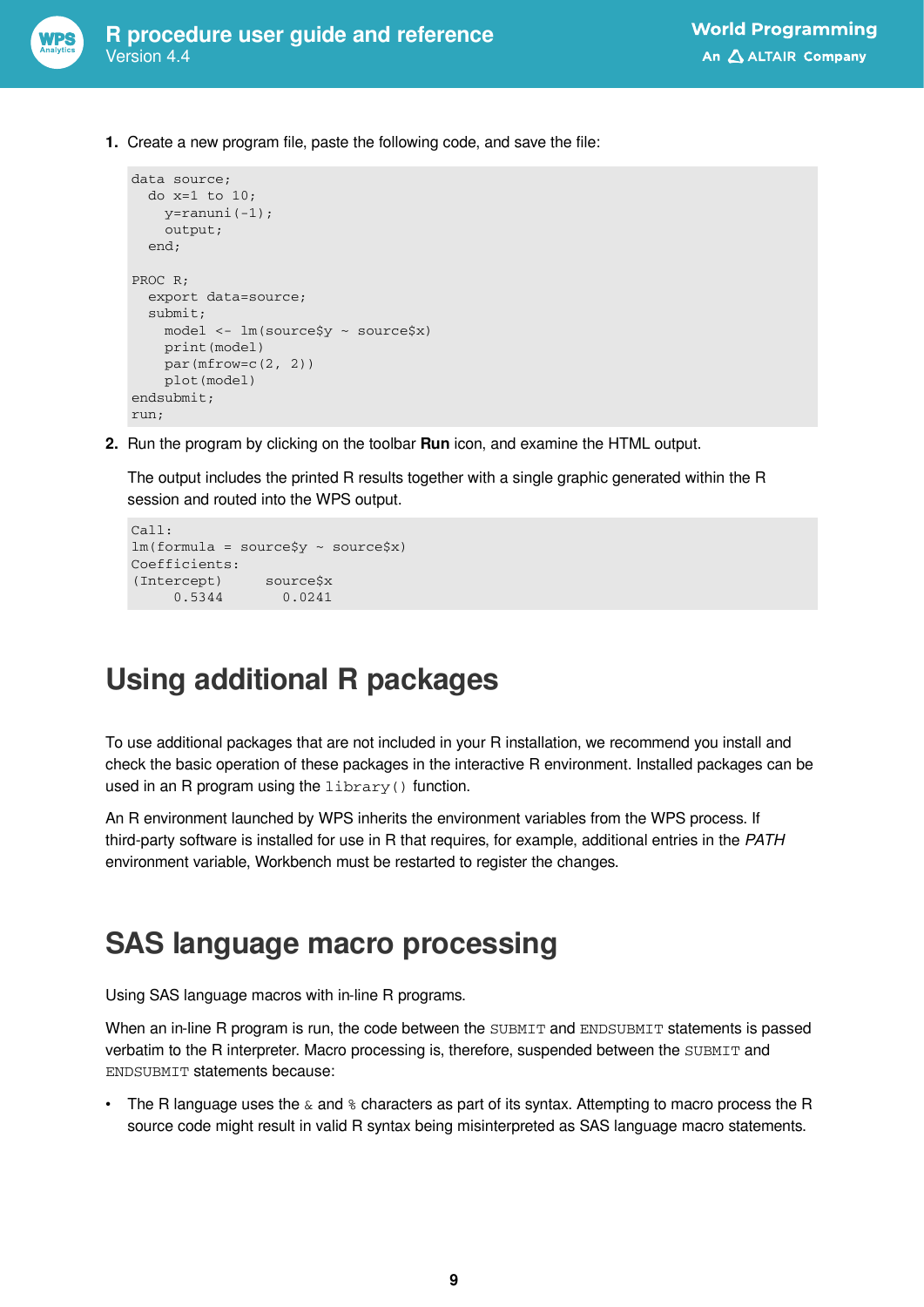

• The R language allows line-end style comments. The contents might contain, for example, unmatched apostrophes; tokenising of the R syntax using the regular SAS language parsing rules could not then occur.

# <span id="page-9-0"></span>**Example**

Demonstrates how to use a SAS language dataset in the R procedure to create a scatter plot diagram.

The following example creates a dataset in a SAS language DATA step, and then uses the EXPORT statement to pass that dataset to the R environment. The dataset is converted to a data. frame as part of the export, and the data.frame is used to create plots in a grid two plots wide and two plots deep.

An output PDF file destination is created using the SAS language Output Delivery System (ODS). Adding PDF to the output destinations includes the printed data.fram content and returned plot image file in the PDF output. The PDF is saved and the output can be viewed in a PDF viewer.

```
ODS PDF FILE='scatter_plot.pdf';
DATA SOURCE;
  DO X=1 TO 10;
    Y=RANUNI(-1);
     OUTPUT;
  END;
RUN;
PROC R;
  EXPORT DATA=source;
  SUBMIT;
    str(source)
    print(source)
    model <- lm(source$Y ~ source$X)
    print(model)
   par(mfrow=c(2, 2)) plot(model)
    x \leftarrow (1:10) ENDSUBMIT;
   IMPORT R=x;
RUN;
ODS PDF CLOSE;
```
This creates the following plot in the ODS PDF output: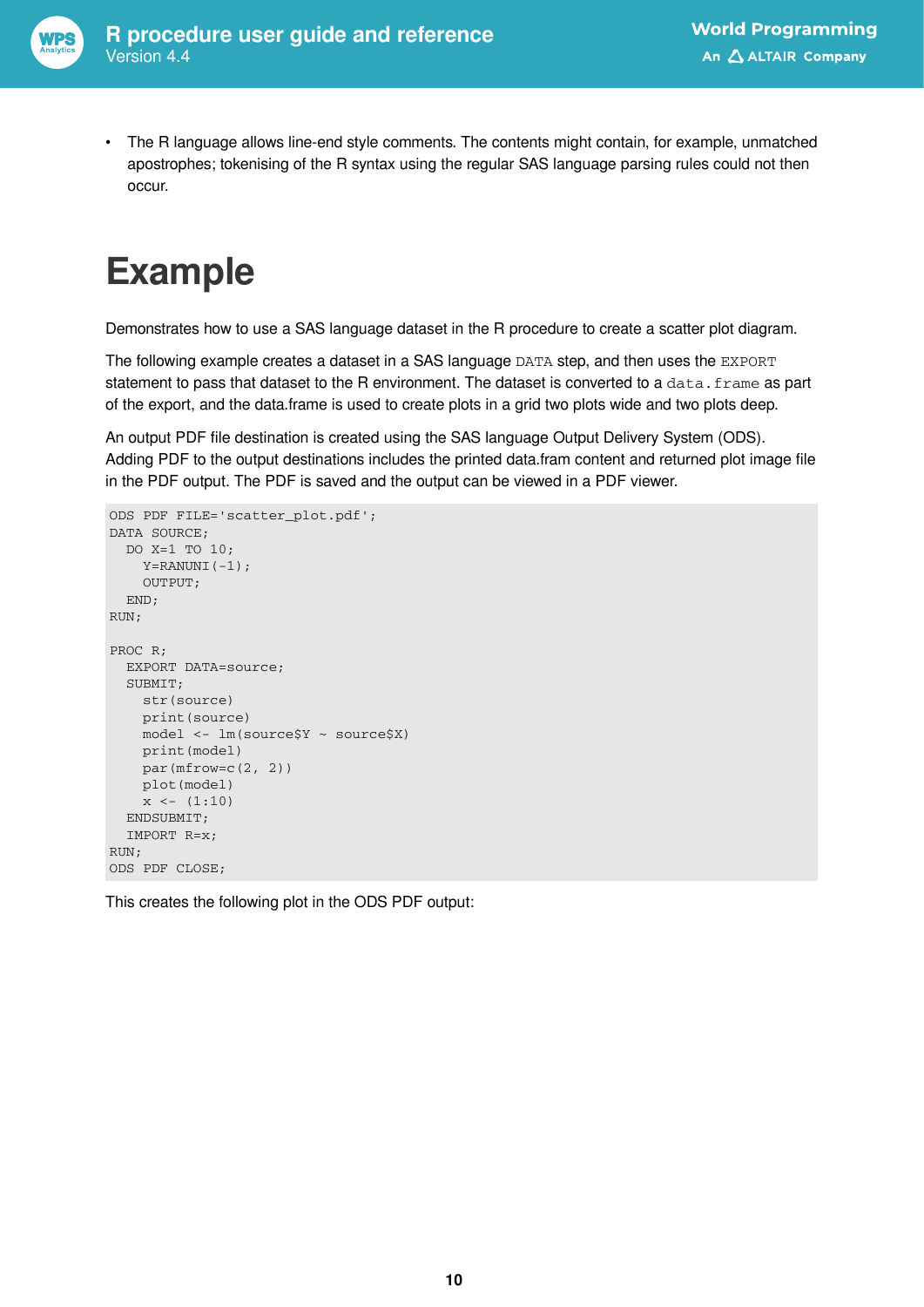



# <span id="page-10-0"></span>**R procedure reference**

Describes the syntax and options for PROC R and its contained statements.

| Invokes the R environment that enables the execution of in-line or external R language programs. |  |
|--------------------------------------------------------------------------------------------------|--|
|                                                                                                  |  |
| The ASSIGN statement can be used to assign SAS language variable values to an R vector.          |  |
|                                                                                                  |  |
| Specifies the end of an in-line R language program.                                              |  |
|                                                                                                  |  |
| Runs an R program stored in a separate file.                                                     |  |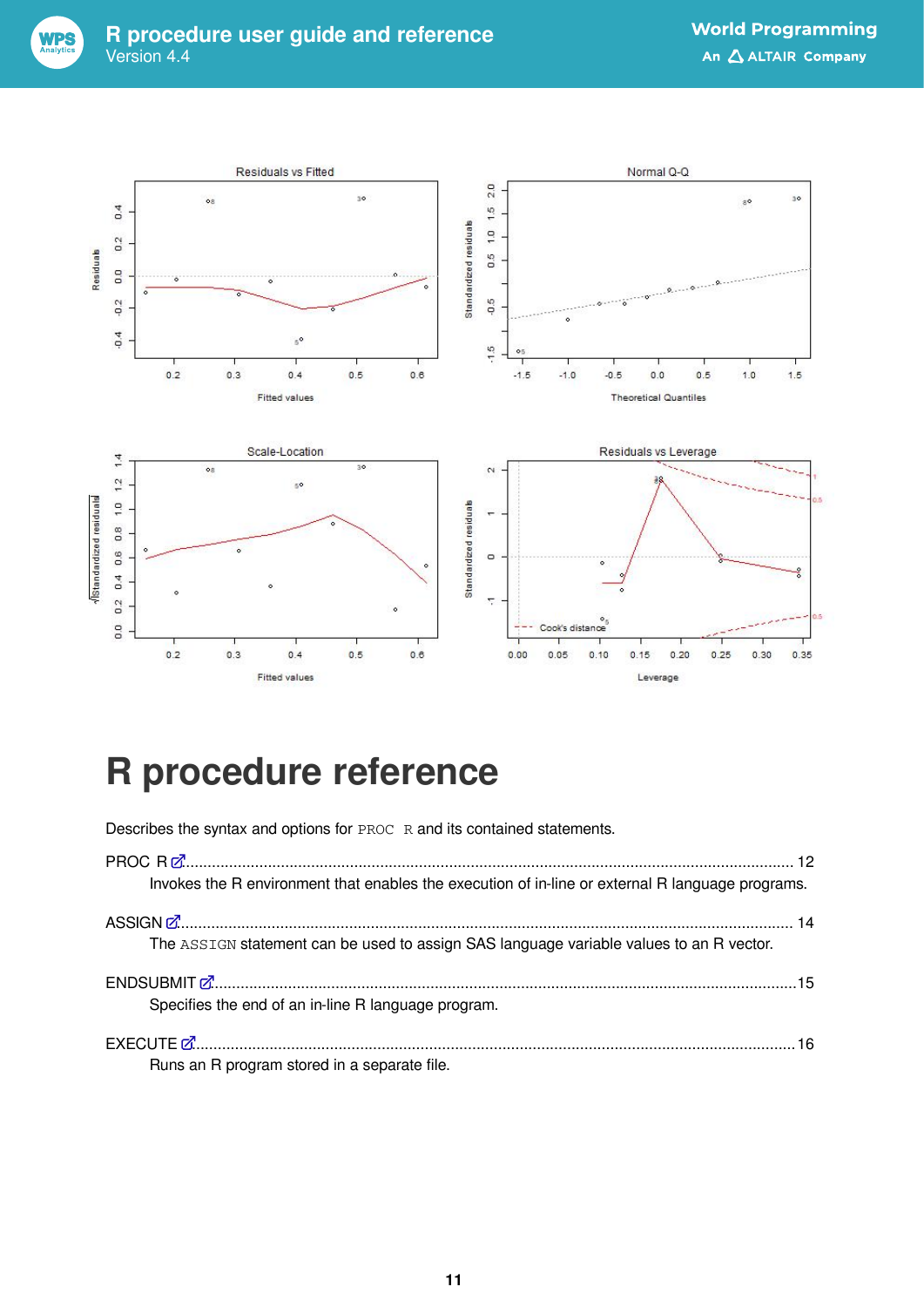

| Enables a SAS language dataset to be converted to an R data. frame and referenced in an R<br>program.                    |  |
|--------------------------------------------------------------------------------------------------------------------------|--|
| Enables an R language data. frame to be converted to a SAS language dataset and referenced<br>in a SAS language program. |  |
| The LOAD statement deserialises an R object stored in a SAS language catalog.                                            |  |
| Enables R objects to be serialised and stored in aSAS language catalog.                                                  |  |
| Specifies the start of an in-line R language program.                                                                    |  |

# <span id="page-11-0"></span>**PROC R**

Invokes the R environment that enables the execution of in-line or external R language programs.



Datasets created in WPS can be made available to the R program using the EXPORT statement, and a dataset imported from the R program into WPS using the IMPORT statement.

An R program can be either written in-line in the R procedure, or run from a separate file:

- To run an in-line R program, use the SUBMIT and ENDSUBMIT statements.
- To run an R program stored in an external file use the EXECUTE statement.

The R environment is exited using a RUN statement.

# **Options**

The following options are available.

### **GMTOFFSET**

Specifies the offset to UTC applied when moving datasets between the SAS language and R language environments to take account the current time zone.

 $GMTOFFSET = "+/+HH:MM"$  $\sim$ ₩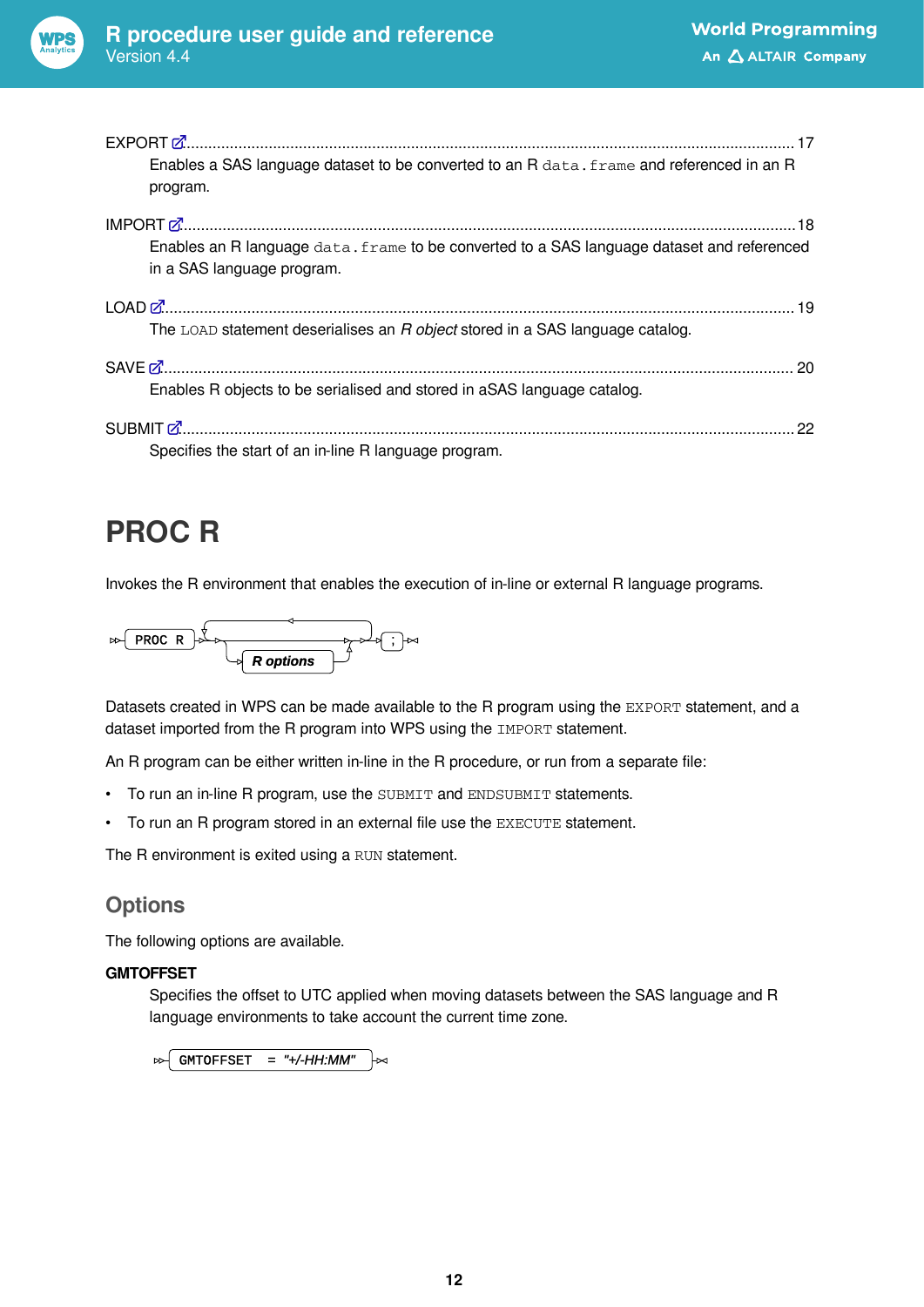

Date and time values in the R language are represented in UTC (Coordinated Universal Time) with an associated time zone. In the SAS language date and time values have no implied time zone. The specified GMTOFFSET is applied when using the ASSIGN, EXPORT, or IMPORT statements.

#### **KEEP**

Specifies that the current R environment is not terminated when the procedure exits.

 $\bowtie$  KEEP  $\bowtie$ 

When specified, the current R environment is kept active when the current procedure exits, and the environment is used in the next invocation of the R procedure in the same program. If that invocation does not specify KEEP, the environment is terminated when the procedure exits.

The default behaviour is to terminate the R environment at the end of the procedure. Specifying KEEP keeps the current R environment, including any modules loaded during the execution of a R program, to be used in the next invocation of PROC R.

You can specify the RKEEP system option to use the same R environment for the duration of the execution of the SAS language program.

#### **LIB**

Specifies the default library location for the procedure step. The default location is the WORK library.

$$
\qquad \qquad \bowtie \qquad \text{LIB= default-library} \qquad \qquad \bowtie
$$

The LIB location is used:

- When exporting a dataset, and *libname* is not specified as part of the path for the DATA option of the EXPORT statement.
- When importing a dataset, and *libname* is not specified as part of the path for the DATA option of the IMPORT statement.
- When saving an R object to a SAS language catalog, and *libname* is not specified as part of the path for the CATALOG option of the SAVE statement.
- When loading an R object to a SAS language catalog, and *libname* is not specified as part of the path for the CATALOG option of the LOAD statement.

#### **TERMINATE**

Specifies that the R environment is terminated when the procedure exits.

$$
\begin{picture}(120,14) \put(0,0){\line(1,0){100}} \put(15,0){\line(1,0){100}} \put(15,0){\line(1,0){100}} \put(15,0){\line(1,0){100}} \put(15,0){\line(1,0){100}} \put(15,0){\line(1,0){100}} \put(15,0){\line(1,0){100}} \put(15,0){\line(1,0){100}} \put(15,0){\line(1,0){100}} \put(15,0){\line(1,0){100}} \put(15,0){\line(1,0){100}} \put(15,0){\line(1,0){100}} \put(15,0){\line(1,0){100}} \put(15,0){\line(1,0){100}} \put(15,0){\line(1,0){100}} \put(15,0){\line(1,0){100}} \put(15,0){\line(1,0){100}} \put(15,0){\line(1,0){100}} \put(15,0){\line(1,0){100}} \put(15,0){\line(1,0){100}} \put(15,0){\line(1,0){100}} \put(15,0){\line(1,0){100}} \put(15,0){\line(1,0){100}} \put(15,0){\line(1,0){100}} \put(15,0){\line(1,0){100}} \put(15,0){\line(1,0){100}} \put(15,0){\line(1,0){100}} \put(15,0){\line(1,0){100}} \put(15,0){\line(1,0){100}} \put(15,0){\line(1,0){100}} \put(15,0){\line(1,0){100}} \put(15,0){\line(1,0){100}} \put(15,0){\line(1,0){100}} \put(15,0){\line(1,0){100}} \put(15,0){\line(1,0){100}} \put(15,0){\line(1,0){100}} \put(15,0){\line(1,0){100}} \put(15,0){\line(1,0){100}} \put(15,0){\line(1,0){100}} \put(15,0){
$$

Specifying TERMINATE stops the current R environment even if the RKEEP system option has been specified.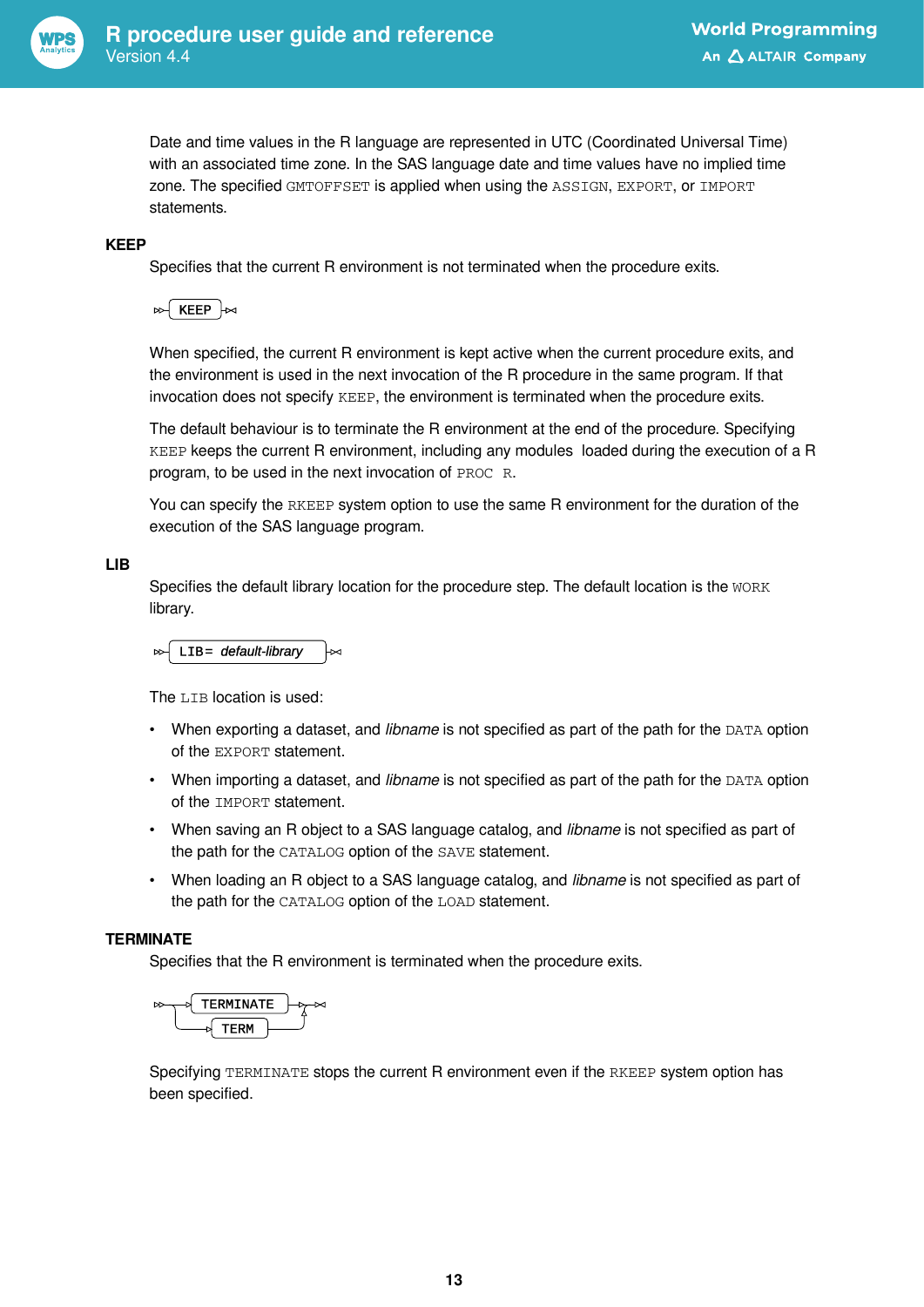

#### **TIMESASCHRON**

Specifies whether time values are represented in R using the chron class.

TIMESASCHRON  $\rightarrow$ L⊳а

By default, time values are stored in the R POSIXct type, representing a count of seconds from midnight. When TIMESASCHRON is specified, time values are stored in R as chron.times types.

To use the TIMESASCHRON option, you must include the chron package in your R environment using the R library() statement.

## **Example**

The following example shows how to use  $PROC$  R to find the version of the R interpreter used with WPS. Version information is written to ODS output.

```
PROC R;
   SUBMIT;
     print(R.version)
   ENDSUBMIT;
RUN;
```
# <span id="page-13-0"></span>**ASSIGN**

The ASSIGN statement can be used to assign SAS language variable values to an R vector.



The ASSIGN statement is used to pass parameters to an R program, and the specified *robject-name* can be used in an in-line program or a program run using the EXECUTE command. *robject-name* is case sensitive and, unlike SAS language variables, must be referred to in the R program using the same case as in the ASSIGN definition.

Variables can be generated using SAS language macro variable expansion or execution. This enables you to preprocess variables using the SAS language and pass the result to an R program.

#### *robject-name*

Specifies one or more variable values to pass to an R program. The *robject-name* specifies the variable name by which the *variable-value* is referenced in the R program.

The *robject-name* can be defined using a SAS language name literal ('robject.name'N) to create an R object that would not be valid in the SAS language. For example, to assign a value Peter to an R object employee.firstname, the ASSIGN statement would be:

ASSIGN 'employee.firstname'N = 'Peter';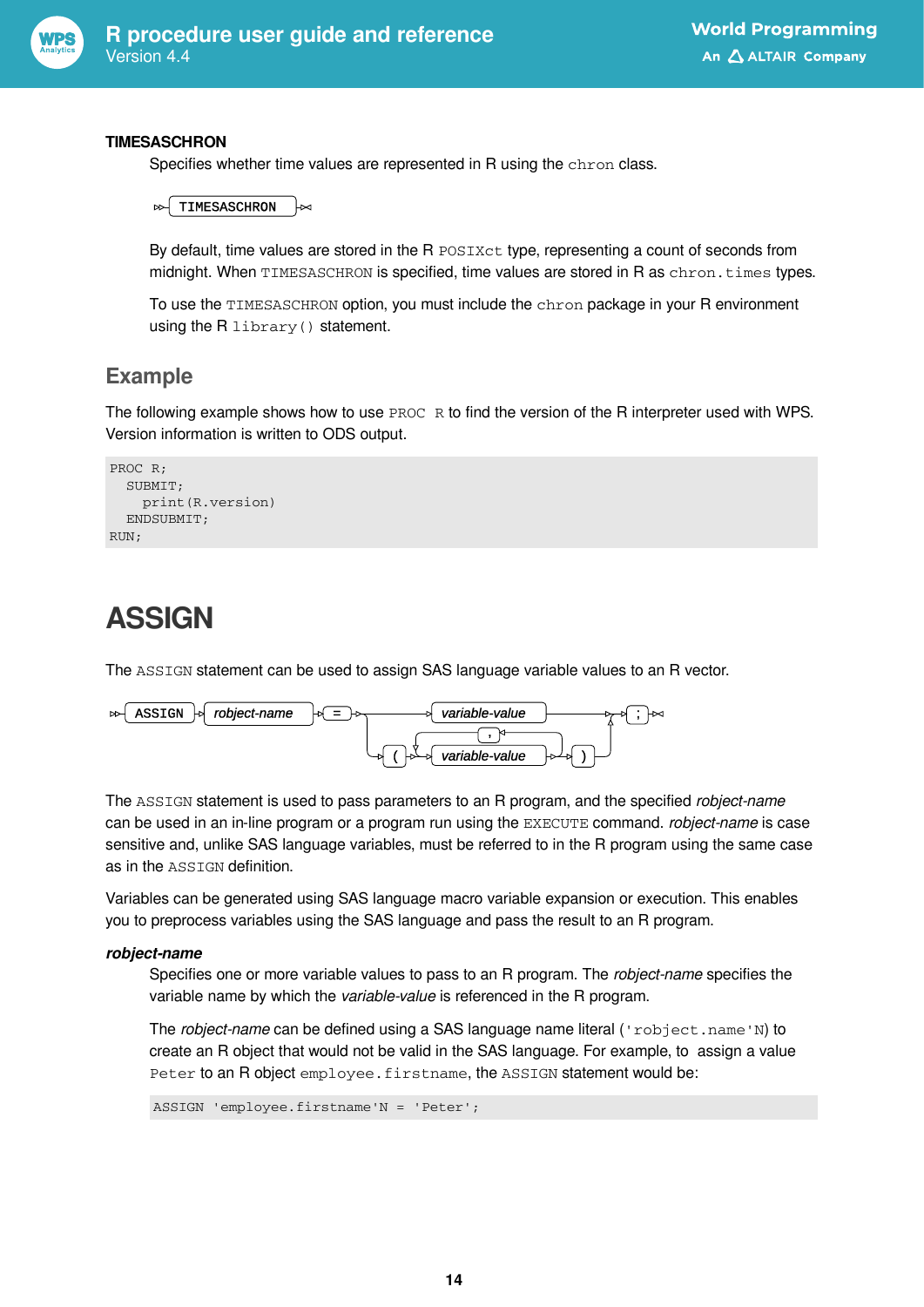

Multiple *variable-value*s can be assigned to a single R language object. In this case, all values must be of the same type and in a comma-separated list in parenthesis.

# **Passing multiple variables to R**

In this example, multiple vector variables are passed from a SAS language program to an R program that converts the vectors into a data frame.

```
PROC R;
  ASSIGN Nu = (1, 2, 3, 4, 5);
   ASSIGN Ch = ('Cyan', 'Magenta', 'Yellow', 'Black', 'Green');
   SUBMIT;
    DFrame <- data.frame(Nu, Ch)
    print (DFrame)
  ENDSUBMIT;
RUN;
```
This produces the following output:

 Nu Ch 1 Cyan 2 Magenta 3 Yellow 4 Black 5 Green

# **Assigning a SAS language macro variable to an R object**

In this example, the SAS language macro variable *PARM* is passed to an R program to determine the sample size in a randomly-generated sample.

```
%LET PARM=15;
PROC R;
  ASSIGN parm=&PARM;
  SUBMIT;
    x<-sample(1:3, parm, replace=TRUE)
    print(x);
  ENDSUBMIT;
RUN;
```
This produces the following output:

[1] 1 1 3 3 3 2 1 1 3 1 1 3 3 1 1

# <span id="page-14-0"></span>**ENDSUBMIT**

Specifies the end of an in-line R language program.

ENDSUBMIT  $\forall$  ;  $\forall$  $\bowtie$ 

The ENDSUBMIT statement must be entered at the start of a new line after the R language program.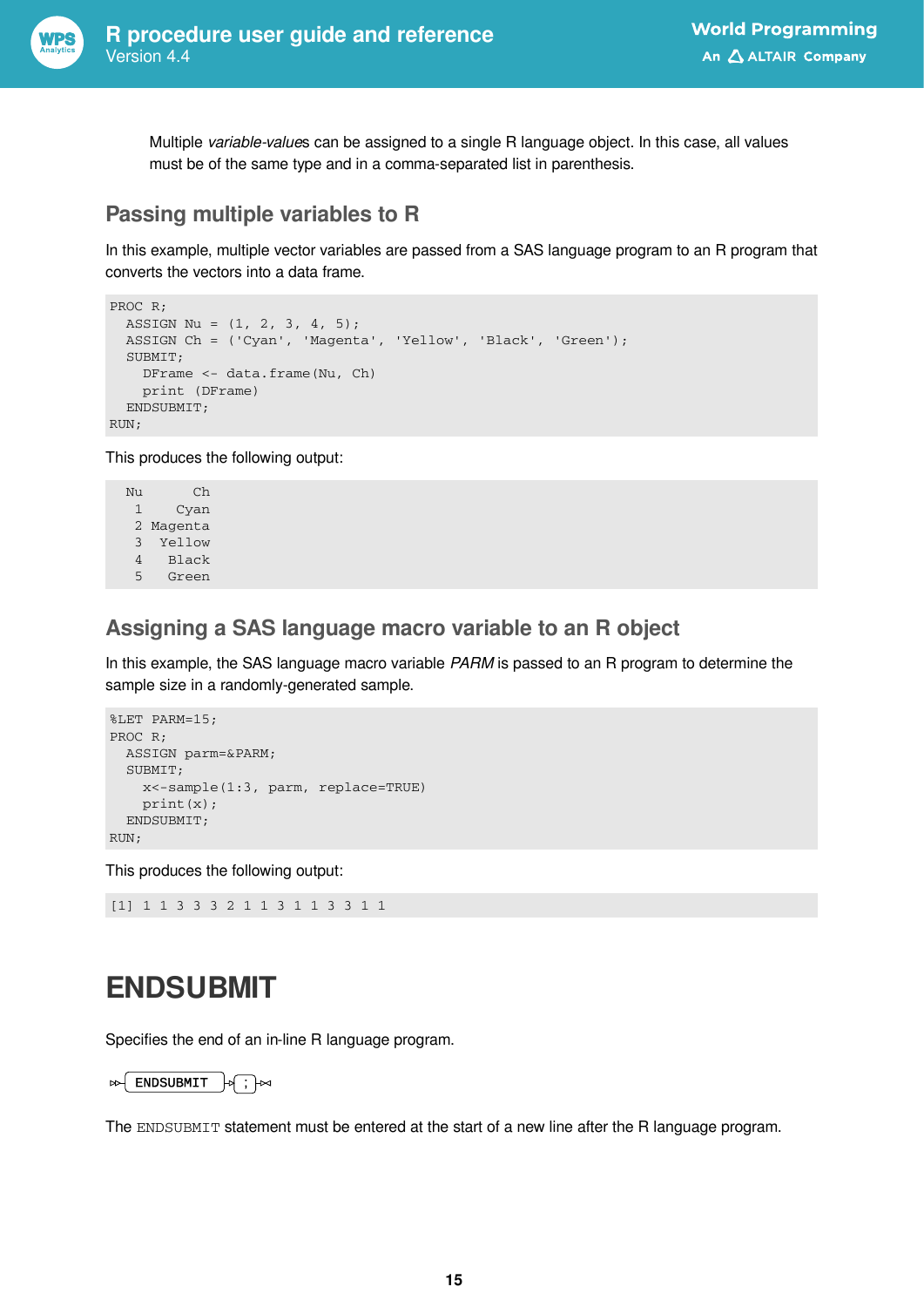

# <span id="page-15-0"></span>**EXECUTE**

Runs an R program stored in a separate file.



The EXECUTE statement is an alternative to using the SUBMIT statement. It allows the R code to be placed in a separate file and enables you to run the same program in both WPS and an interactive R environment.

### *filename*

A quoted string containing the path of the R program file. *filename* can be either an absolute path or a relative path.

When using Workbench to run an R language program, if a relative path is specified the root of the path is the Workspace. For example, to run a file named  $math.r$  from a project named calculate, the relative path is calculate/math.r.

### *cmd-argument*

Specifies a command line argument passed to the R program.

## **An example of executing an R program stored in a file**

In this example, an R program stored in an external file  $model$ .  $r$  is executed in the R procedure. The contents of model.r source file:

```
 model <- lm(source$Y ~ source$X) 
 print(model)
par(nfrow=c(2, 2)) plot(model)
```
The following program creates a dataset. The dataset is passed to the R program using the EXPORT statement before the program is run using the model.  $r$  file:

```
DATA SOURCE;
   DO X=1 TO 10;
    Y=RANUNI(-1);
     OUTPUT;
   END;
PROC R;
   EXPORT DATA=source;
   EXECUTE "model.r";
RUN;
```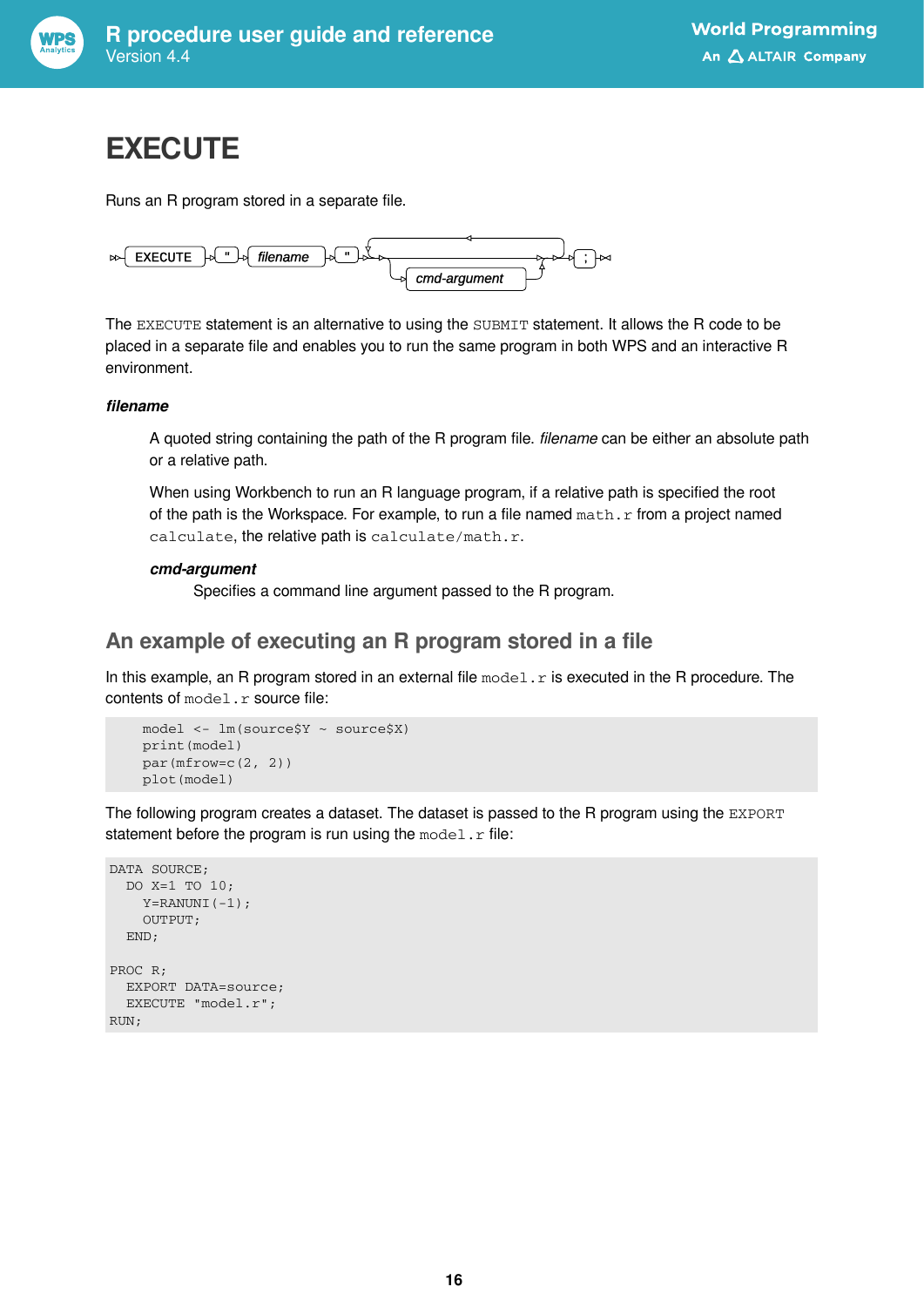

# <span id="page-16-0"></span>**EXPORT**

Enables a SAS language dataset to be converted to an R data.frame and referenced in an R program.



# **Export options**

The following options are available with the EXPORT statement.

### **DATA**

Specifies the name of the WPS dataset.



The library location can be specified using either *libname* in the DATA option, or the LIB option of the PROC R statement:

- If *libname* is specified, that location is always used.
- If the LIB option of the PROC R statement is specified and *libname* is not specified, the location in the LIB option is used.
- If neither *libname* or the LIB option on the PROC R statement are specified, the WORK location is used.

**R**

Specifies the name of the data.frame as used in the R environment.

## $R \models \Box$  r-dataframe

If this option is not specified, the *r-dataframe* default is the *dataset* name specified in the DATA option. If you use the default *dataset* name in an in-line R language program, the variable name must match the case used in the DATA option.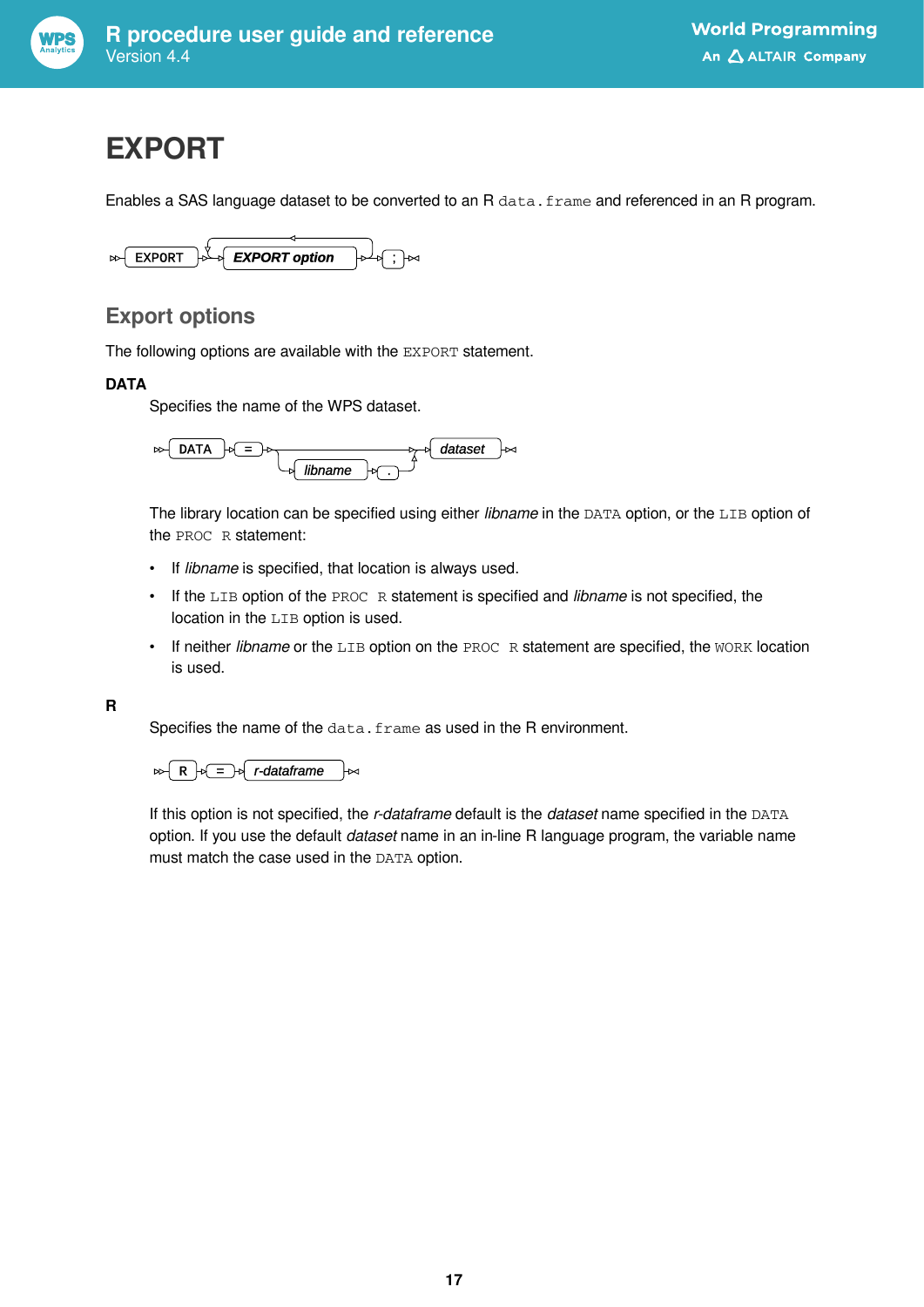

# **An example of exporting data from WPS to R**

The following example creates a dataset containing two numeric columns. The dataset is exported to the R environment and the content of the data.frame printed to ODS output.

```
DATA SOURCE;
   DO X=1 TO 10;
    Y=RANUNI(-1);
     OUTPUT;
   END;
PROC R;
   EXPORT DATA=SOURCE;
  SUBMIT:
    str(source)
   ENDSUBMIT;
RUN;
```
This produces the following output:

```
'data.frame': 10 obs. of 2 variables:
 $ x: num 1 2 3 4 5 6 7 8 9 10
 $ y: num 0.371 0.924 0.59 0.434 0.962 ...
```
# <span id="page-17-0"></span>**IMPORT**

Enables an R language data. frame to be converted to a SAS language dataset and referenced in a SAS language program.



# **Import options**

The following options are available with the **IMPORT** statement.

### **DATA**

Specifies the dataset location and name as used in the WPS Analytics SAS language environment.



The library location can be specified using either *libname* in the DATA option, or the LIB option of the PROC R statement:

- If *libname* is specified, that location is always used.
- If the LIB option of the PROC R statement is specified and *libname* is not specified, the location in the LIB option is used.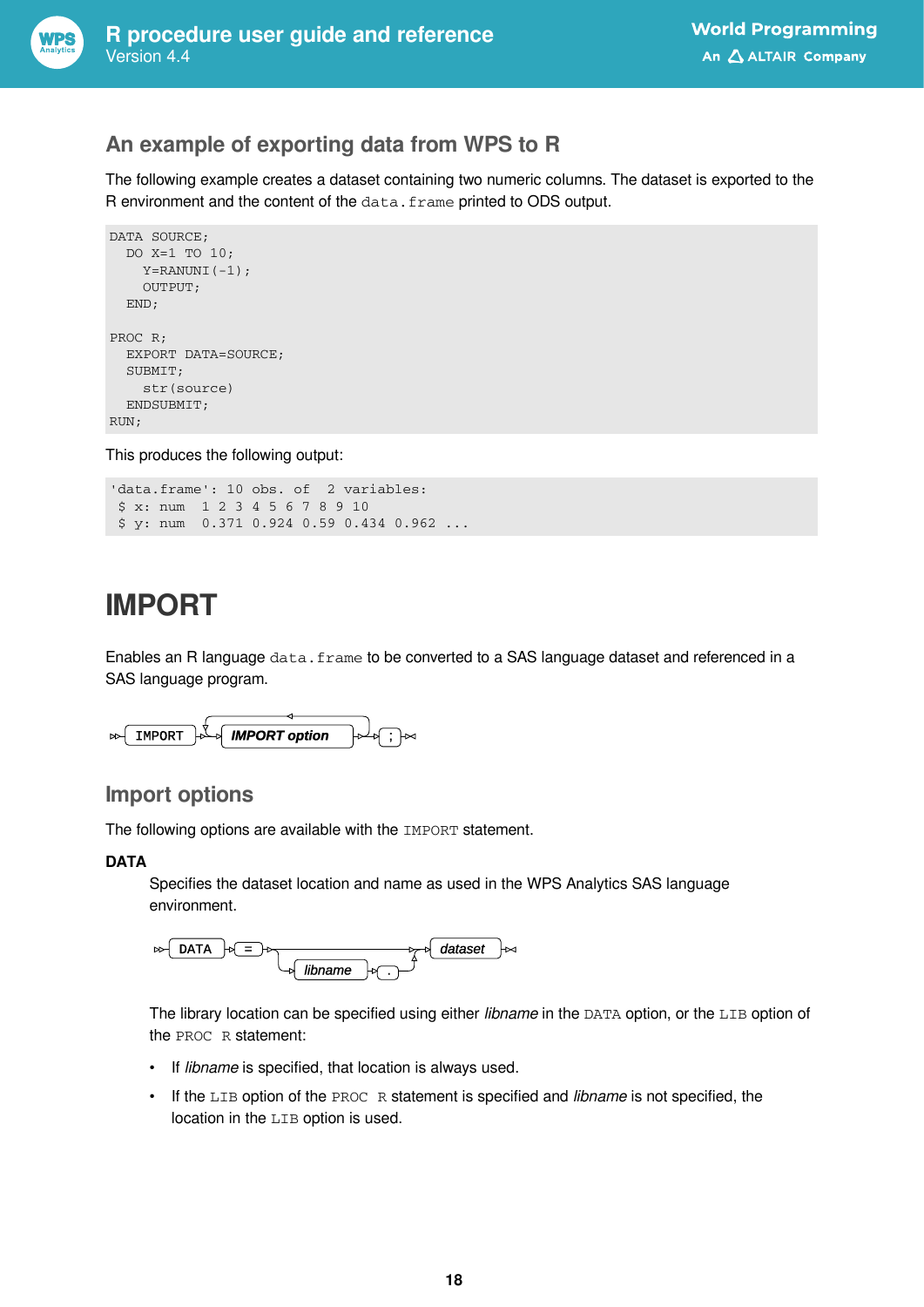

• If neither *libname* nor the LIB option on the PROC R statement are specified, the WORK location is used.

If this option is not specified, the *dataset* default is the *r-dataframe* name specified in the R option.

#### **R**

Specifies the name of the data.frame as used in the R environment. Must be specified

 $\triangleright$  R  $\triangleright$  =  $\triangleright$  r-dataframe

*r-dataframe* is case sensitive and must match the case used for the imported data.frame in the R program.

# <span id="page-18-0"></span>**LOAD**

The LOAD statement deserialises an *R object* stored in a SAS language catalog.



The SAVE and LOAD and statements enable an R object to be serialised and stored in a SAS language catalog and later deserialised in a WPS session. The SAVE statement serialises an R object and stores it in an entry in a catalog. The LOAD statement deserialises an R object from a catalog.

# **Load options**

The following options are available with the LOAD statement.

### **CATALOG**

Specifies the catalog from which the stored R object is loaded.



A SAS language catalog is defined using:

#### *libname*

Specifies the name of the library in which the catalog is stored. The library location can be specified using either *libname* or the LIB option of the PROC R statement.

- If *libname* is specified, that location is always used.
- If the LIB option of the PROC R statement is specified and *libname* is not specified, the location in the LIB option is used.
- If neither *libname* nor the LIB option on the PROC R statement are specified, the WORK location is used.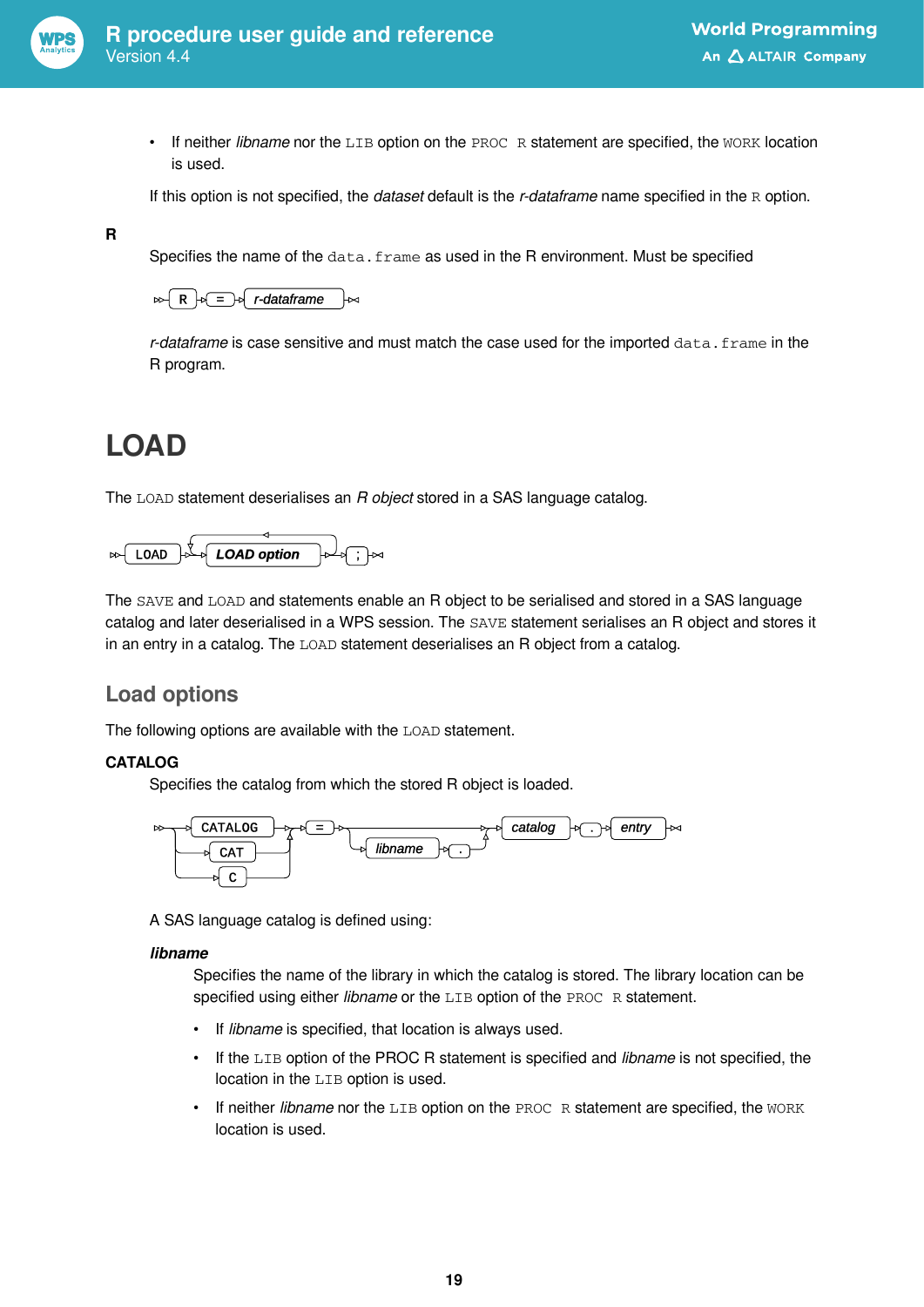

#### *catalog*

Specifies the name of the catalog.

### *entry*

Specifies the name of the R object in the catalog.

#### **R**

Specifies the variable name for the loaded R object as used in the R language program.

 $R \models \Box \Rightarrow$  robject-name

Because R is case-sensitive, *robject-name* must match the case used of the R variable name. The name can be specified using name literal syntax (for example " $r$ . object.name"N) if the name of the R object does not follow the normal rules for identifiers in the SAS language.

## **An example of using the LOAD statement**

```
proc r;
   load cat=catalog.entry r='target.object'n;
run;
```
# <span id="page-19-0"></span>**SAVE**

Enables R objects to be serialised and stored in aSAS language catalog.



The SAVE and LOAD and statements enable an R object to be serialised and stored a SAS language catalog and later deserialised in a WPS session. The SAVE statement serialises an R object and stores it in an entry in a catalog. The LOAD statement deserialises an R object from a catalog.

## **Save options**

The following options are available with the SAVE statement.

#### **CATALOG**

Species the location in which the R object will be saved.



The library location can be specified using either *libname* or the LIB option of the PROC R statement: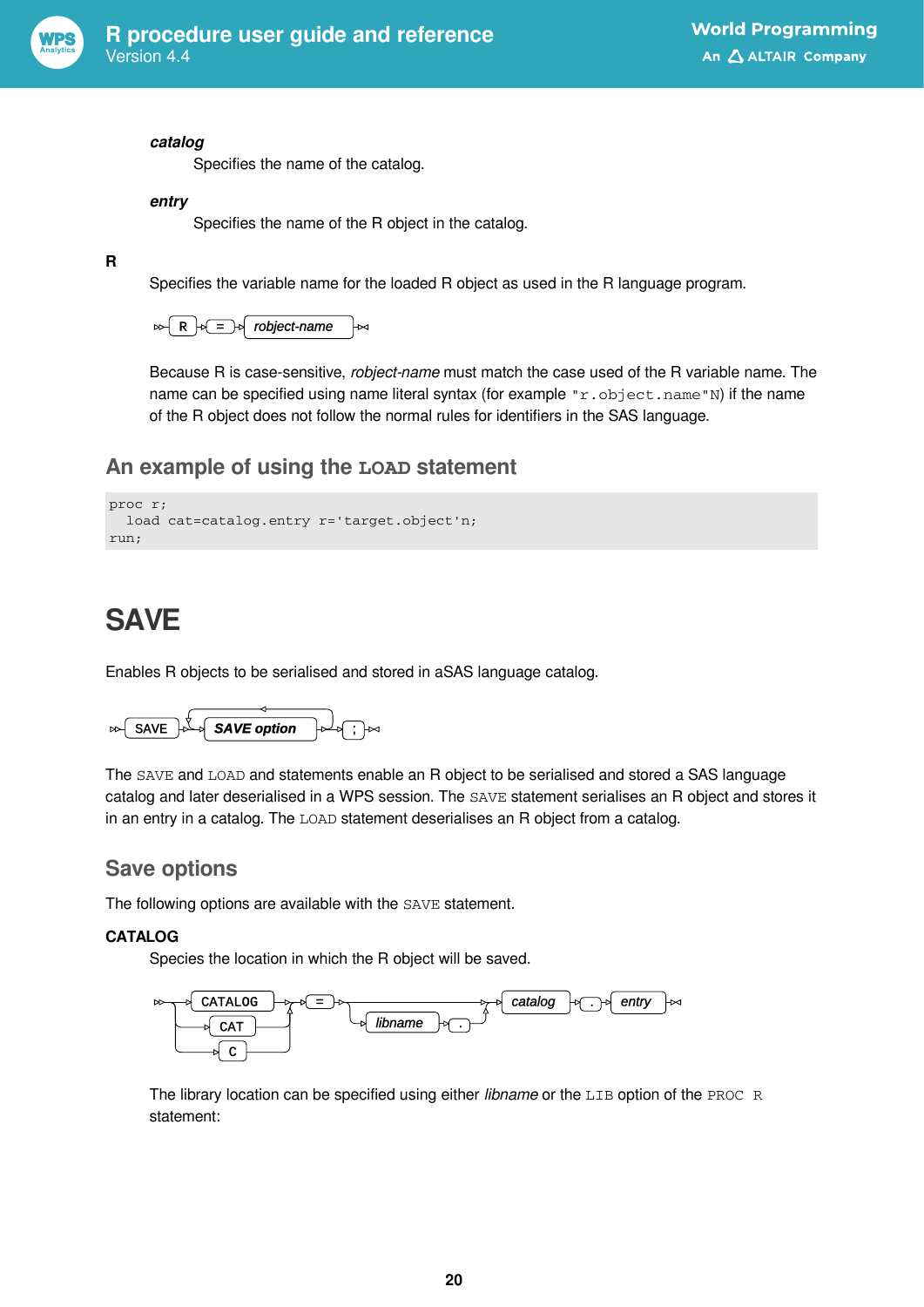

#### *libname*

Specifies the name of the library in which the catalog is stored. The library location can be specified using either *libname* or the LIB option of the PROC R statement.

- If *libname* is specified, that location is always used.
- If the LIB option of the PROC R statement is specified and *libname* is not specified, the location in the LIB option is used.
- If neither *libname* nor the LIB option on the PROC R statement are specified, the WORK location is used.

#### *catalog*

Specifies the name of the catalog.

#### *entry*

Specifies the name of the R object in the catalog.

#### **R**

Specifies the name of the R object to save to the catalog. Must be specified.

 $\triangleright$  R  $\triangleright$  =  $\triangleright$  robject-name

Because R is case-sensitive, the case of *robject-name* must match the object name in the R program. The name can be specified using name literal syntax (for example "r.object.name"N) if the name of the R object does not follow the normal rules for identifiers in the SAS language.

#### **DESCRIPTION**

Specifies a description string saved with the catalog entry.

 $\mathbb{R}$  DESCRIPTION  $\mathbb{R}$  =  $\mathbb{R}$  "Catalog entry description"

The description is displayed in the output from the PROC CATALOG statement.

The catalog entry will have a type of ROBJECT.

## **An example of saving an R object to a WPS catalog**

```
proc r;
  save cat=catalog.entry r='source.object'n;
run;
```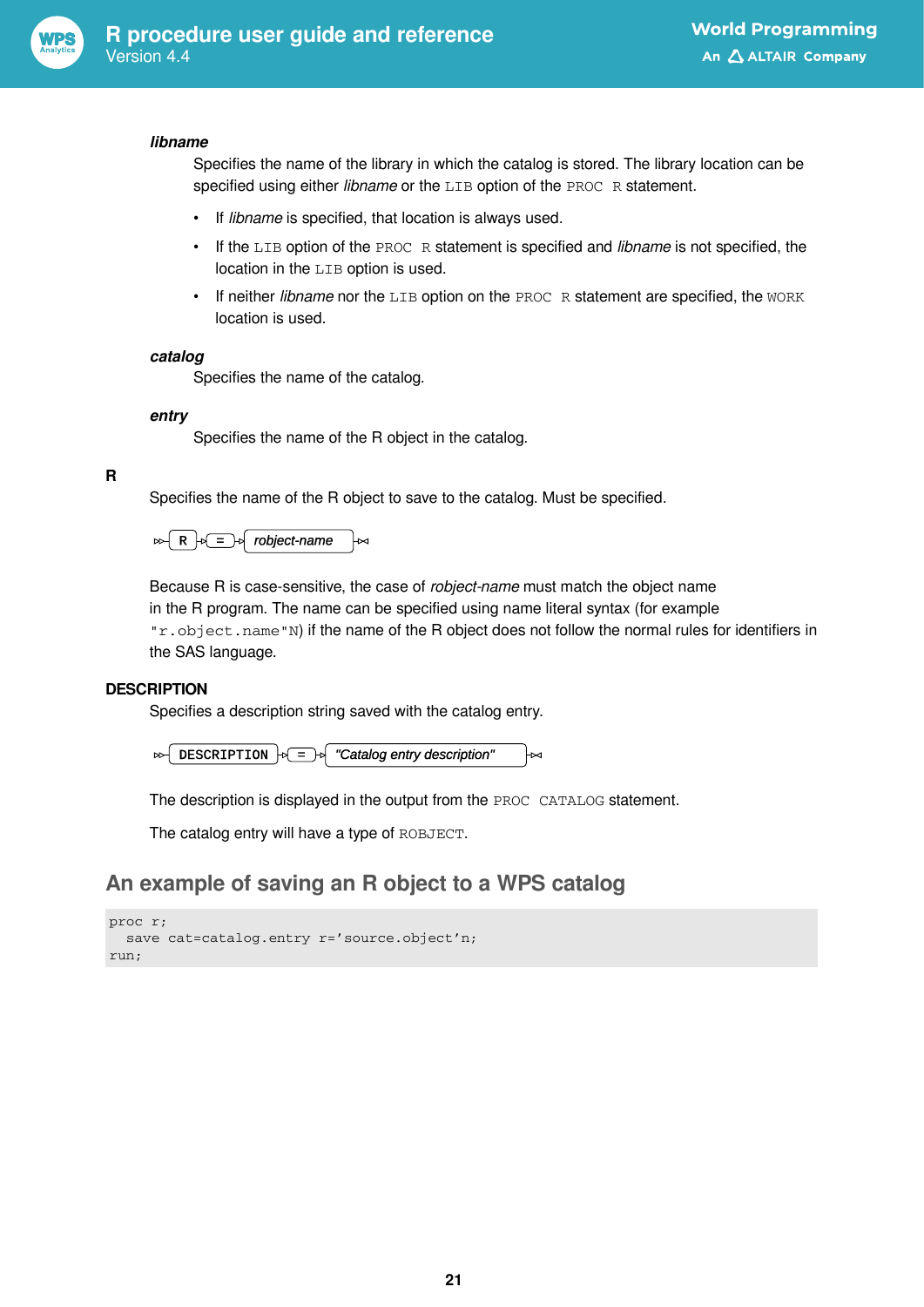

# <span id="page-21-0"></span>**SUBMIT**

Specifies the start of an in-line R language program.



An in-line R language program is defined as part of the R procedure in a SAS language program. The SUBMIT statement marks the start of the program, and the ENDSUBMIT statement marks the end.

An R language program must start on a new line after the SUBMIT statement, and the ENDSUBMIT statement must appear at the beginning of a line on its own.

Multiple in-line R language programs can exist in a single R procedure environment. Each R language program is executed as it is encountered. Variables defined in one R language program can be used in subsequent in-line programs in the same R procedure environment.

## **SUBMIT options**

The following option can be used with the SUBMIT statement.

### *r-symbol*

Enables the replacement of a symbol in the R program with a string.



Before being passed to the R environment, an in-line R program is pre-processed to replace any *r-symbol* defined in the program with the content of the *substitution-value*. If the *substitution-value* is a string, it must be surrounded by quotation marks. If *substitution-value* is a SAS language macro variable, it must be prepended by an ampersand (&), but quotation marks are not required.

The *r-symbol* name is case sensitive and must be referred to in the R program using the same case as in the SUBMIT statement definition.

```
PROC R;
SUBMIT greeting = 'Hello World';
r.welcome <- "&greeting."
print (r.welcome)
ENDSUBMIT;
RUN;
```
The syntax for replacing a defined *r-symbol* is the same as that used for SAS language macro variable substitution, the name of the defined *r-symbol* is prepended by an ampersand (&) in the inline code.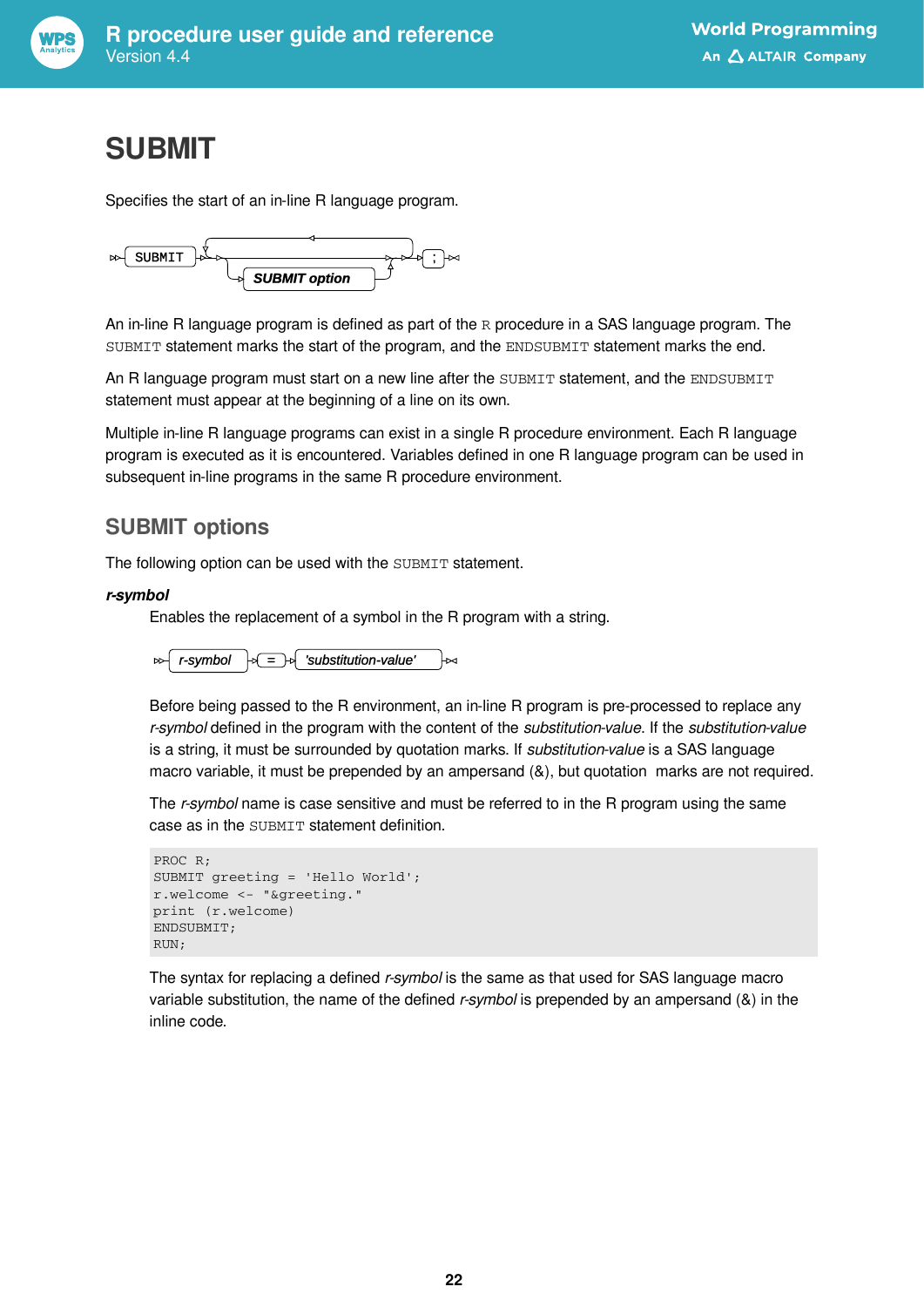

## **SUBMIT statement – basic example**

The following example shows how to incorporate an R-language program into a SAS language program:

PROC R; SUBMIT;  $x \leftarrow (1:10)$ print(x) ENDSUBMIT; RUN;

Which outputs the following:

[1] 1 2 3 4 5 6 7 8 9 10

## **SUBMIT statement – using a macro variable in an R program**

The following example shows how to pass a variable from a SAS language program to an R language program. The variable *welcome* is defined using the SAS language %LET macro. The specified macro variable is assigned to the *r-symbol* of the SUBMIT statement. The *r-symbol* is then referenced in the inline R language program:

```
%LET welcome = 'Hello World';
PROC R;
SUBMIT greeting = &welcome;
r.welcome <- "&greeting"
print (toupper(r.welcome))
ENDSUBMIT;
RUN;
```
Which outputs the following:

[1] "HELLO WORLD"